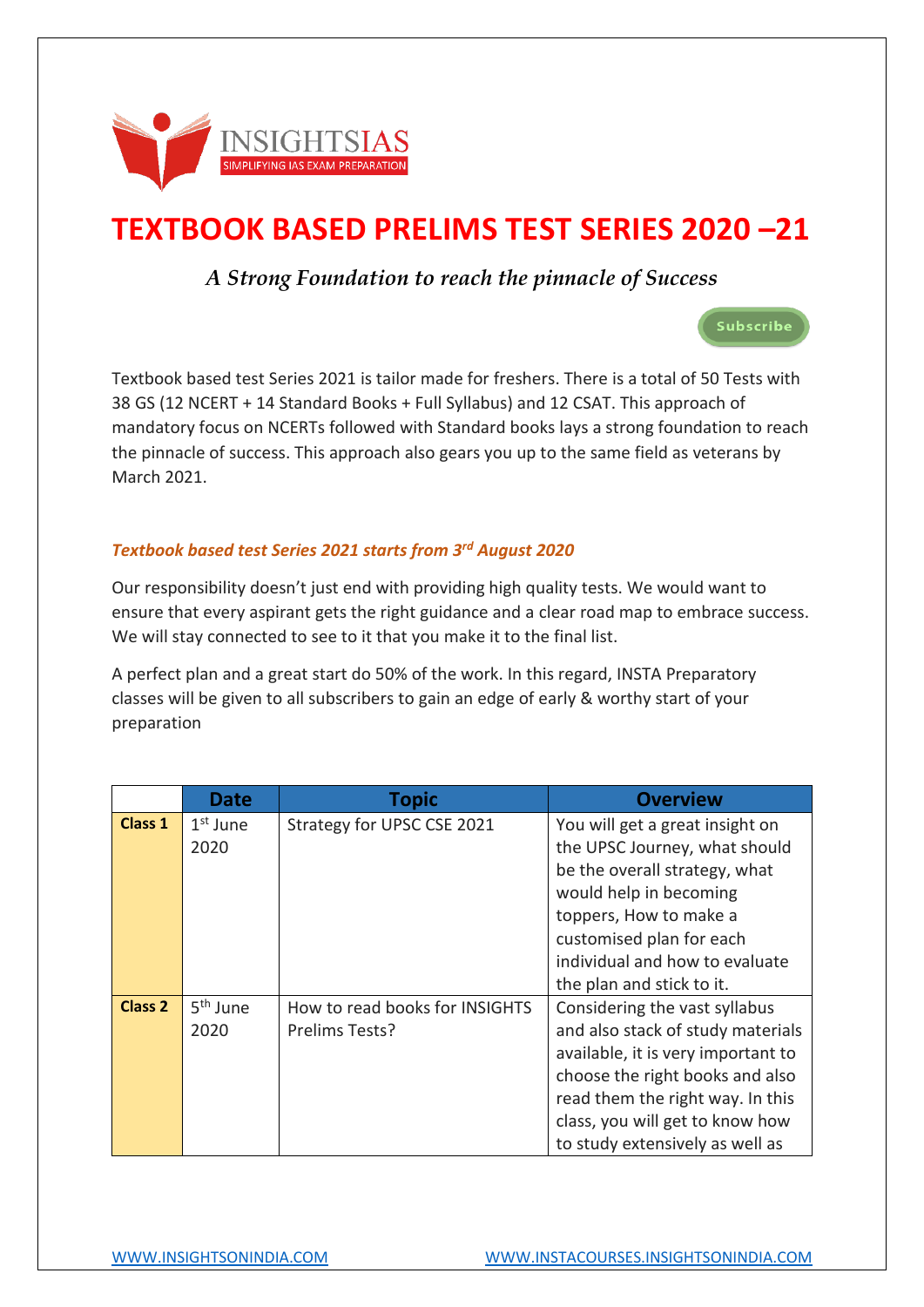

|                    |                       |                                           | selectively from different                                |
|--------------------|-----------------------|-------------------------------------------|-----------------------------------------------------------|
|                    |                       |                                           | sources available.                                        |
| <b>Class 3</b>     | 8 <sup>th</sup> June  | How to read Current Affairs?              | UPSC has time and again shown                             |
|                    | 2020                  |                                           | the width & depth of current                              |
|                    |                       |                                           | affairs that it can go into. With                         |
|                    |                       |                                           | the growing importance of                                 |
|                    |                       |                                           | Current Affairs, it is equally                            |
|                    |                       |                                           | important to study current                                |
|                    |                       |                                           | affairs with UPSC Exam                                    |
|                    |                       |                                           | perspective. This class throws a                          |
|                    |                       |                                           | light on how to link current                              |
|                    |                       |                                           | affairs to the Prelims, to GS                             |
|                    |                       |                                           | answers as well as in Optional                            |
|                    |                       |                                           | Subject.                                                  |
| Class <sub>4</sub> |                       |                                           |                                                           |
|                    | 12 <sup>th</sup> June | How to make notes for Prelims             | Effective notes making strategy                           |
|                    | 2020                  | 2021?                                     | is utmost important. An aspirant                          |
|                    |                       |                                           | should learn to make                                      |
|                    |                       |                                           | customised notes for quick                                |
|                    |                       |                                           | revision. One should not waste                            |
|                    |                       |                                           | most of the time in making                                |
|                    |                       |                                           | notes, at the same time should                            |
|                    |                       |                                           | not ignore making important                               |
|                    |                       |                                           | notes for quick revision.                                 |
| <b>Class 5</b>     | 20 <sup>th</sup> July | <b>Strategy Class and Tricks to score</b> | This class will deal with different                       |
|                    | 2020                  | high in Insights Prelims Tests as         | techniques and tricks through                             |
|                    |                       | well as in Prelims 2021                   | which you can commit less                                 |
|                    |                       |                                           | mistakes, increase accuracy and<br>score high in prelims. |

#### **Note:**

**We may add more classes in case need be. These classes are in addition to the discussion classes for each test. Video of the classes will be made available in the portal.**

Join Our Official Telegram Channel **[HERE](https://t.me/insightsIAStips)**

Join our Official YouTube Channel **[HERE](https://www.youtube.com/channel/UCpoccbCX9GEIwaiIe4HLjwA)**

Subscribe to our Website **[WWW.INSIGHTSONINDIA.COM](http://www.insightsonindia.com/)** for regular Updates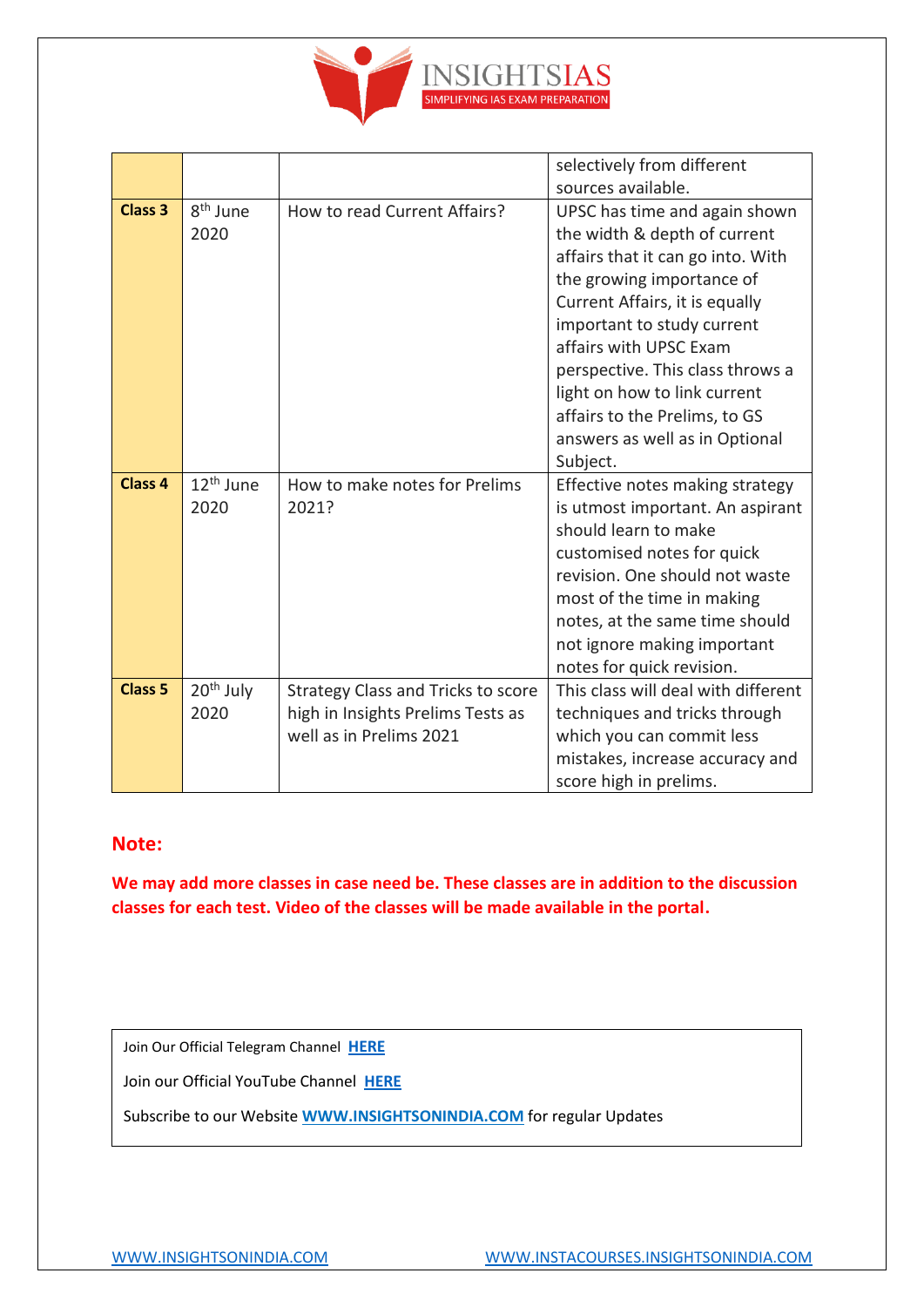

# Subscribe

| <b>Test No</b> | <b>Date</b>                  | <b>Test topics and sources</b>                                  |
|----------------|------------------------------|-----------------------------------------------------------------|
|                |                              | <b>NCERT (class VI and VII)</b>                                 |
|                |                              | 1. History - Our Past - Class VI                                |
|                |                              | 2. The Earth Our Habitat - Class VI                             |
|                |                              | Social and Political Life $-1$<br>3.                            |
|                |                              | 4. Social and Political Life - II                               |
|                |                              | 5. Our Environment - Class VII                                  |
|                |                              | 6. Science - Class VI and VII                                   |
|                |                              | Current Events ( $1st$ June 2020 – $2nd$ August 2020)           |
|                | 3rd August 2020              | <b>Sources: INSIGHTS DAILY CURRENT AFFAIRS</b>                  |
| $TEST-1$       | <b>Monday</b>                | <b>I-CAN</b>                                                    |
|                |                              | <b>INSIGHTS DAILY CURRENT AFFAIRS QUIZ</b>                      |
|                |                              | <b>INSIGHTS REVISION THROUGH MCQs</b>                           |
|                |                              | Map based questions - Region: India                             |
|                |                              | Questions based on UPSC past year papers - CSP and topics from  |
|                |                              | CS(M), CDS, CAPF etc. (related to topics mentioned in the above |
|                |                              | sources)                                                        |
|                |                              | Mains Self Study Test (10 Questions) - Based on Above Topics    |
|                |                              | <b>NCERT (Class VII and VIII)</b>                               |
|                |                              | 1. Resource and Development - Class VIII                        |
|                |                              | Social and Political Life - Class VIII<br>2.                    |
|                |                              | 3. Our Pasts - II - Class VII                                   |
|                |                              | 4. Our Pasts - III (Part - I) - Class VIII                      |
|                | 13 <sup>th</sup> August 2020 | Current Events (3rd August 2020 - 12 <sup>th</sup> August 2020) |
| $TEST-2$       | <b>Thursday</b>              | Sources: INSIGHTS DAILY CURRENT AFFAIRS                         |
|                |                              | <b>I-CAN</b>                                                    |
|                |                              | <b>INSIGHTS DAILY CURRENT AFFAIRS QUIZ</b>                      |
|                |                              | <b>INSIGHTS REVISION THROUGH MCQs</b>                           |
|                |                              | Map based questions - Region: South Asia                        |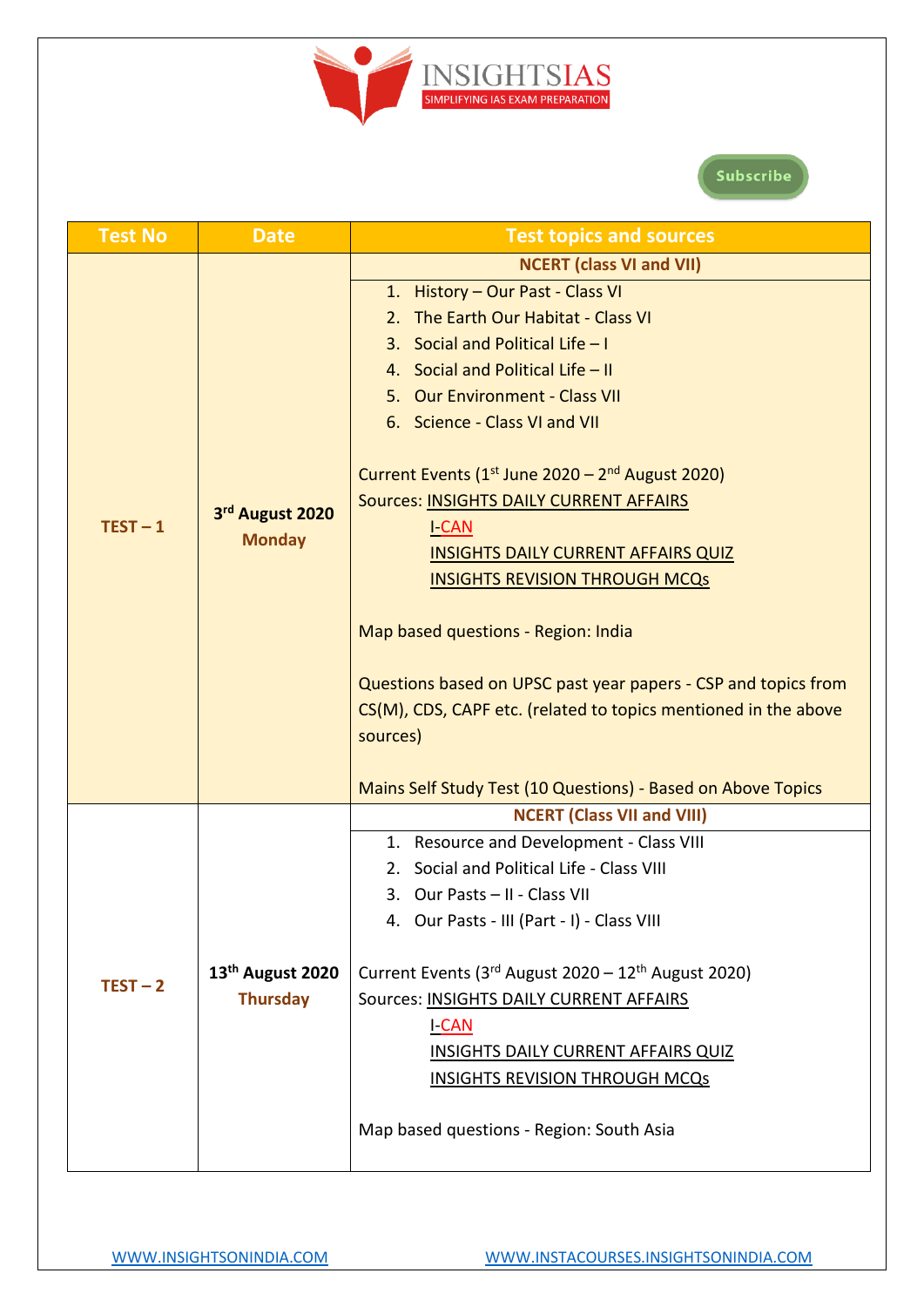

|            |                                   | Questions based on UPSC past year papers - CSP and topics from                 |
|------------|-----------------------------------|--------------------------------------------------------------------------------|
|            |                                   | CS(M), CDS, CAPF etc. (related to topics mentioned in the above                |
|            |                                   | sources)                                                                       |
|            |                                   |                                                                                |
|            |                                   | 10% Qs based on topics covered in any of the previous tests                    |
|            |                                   | Mains Self Study Test (10 Questions) - Based on Above Topics                   |
|            |                                   | <b>NCERT (Class VIII and IX)</b>                                               |
|            |                                   | 1. Science - Class VIII                                                        |
|            |                                   | 2. Democratic Politics - IX                                                    |
|            |                                   | 3. Contemporary India $-1$ - Class IX                                          |
|            |                                   | 4. Our Pasts - III (Part - 2) - Class VIII                                     |
|            |                                   |                                                                                |
|            |                                   | Current Events (13 <sup>th</sup> August 2020 - 23 <sup>rd</sup> August 2020)   |
|            |                                   | Sources: INSIGHTS DAILY CURRENT AFFAIRS                                        |
|            | 24th August 2020<br><b>Monday</b> | <b>I-CAN</b>                                                                   |
|            |                                   | <b>INSIGHTS DAILY CURRENT AFFAIRS QUIZ</b>                                     |
| $TEST - 3$ |                                   | <b>INSIGHTS REVISION THROUGH MCQs</b>                                          |
|            |                                   |                                                                                |
|            |                                   | Map based questions - Region: West Asia (Middle-east)                          |
|            |                                   |                                                                                |
|            |                                   | Questions based on UPSC past year papers - CSP and topics from                 |
|            |                                   | CS(M), CDS, CAPF etc. (related to topics mentioned in the above                |
|            |                                   | sources)                                                                       |
|            |                                   |                                                                                |
|            |                                   | 10% Qs based on topics covered in any of the previous tests                    |
|            |                                   | Mains Self Study Test (10 Questions) - Based on Above Topics                   |
|            |                                   | <b>NCERT (Class IX and Class X)</b>                                            |
|            |                                   | 1. Science - Class IX                                                          |
|            |                                   | 2. Contemporary India - II - Class X                                           |
|            | 3 <sup>rd</sup> September         | 3. Economics - Class IX                                                        |
| $TEST-4$   | 2020                              | 4. Understanding Economic Development - Class X                                |
|            | <b>Thursday</b>                   |                                                                                |
|            |                                   | Current Events (24 <sup>th</sup> August 2020 - 2 <sup>nd</sup> September 2020) |
|            |                                   | Sources: INSIGHTS DAILY CURRENT AFFAIRS                                        |
|            |                                   | <b>I-CAN</b>                                                                   |
|            |                                   | <b>INSIGHTS DAILY CURRENT AFFAIRS QUIZ</b>                                     |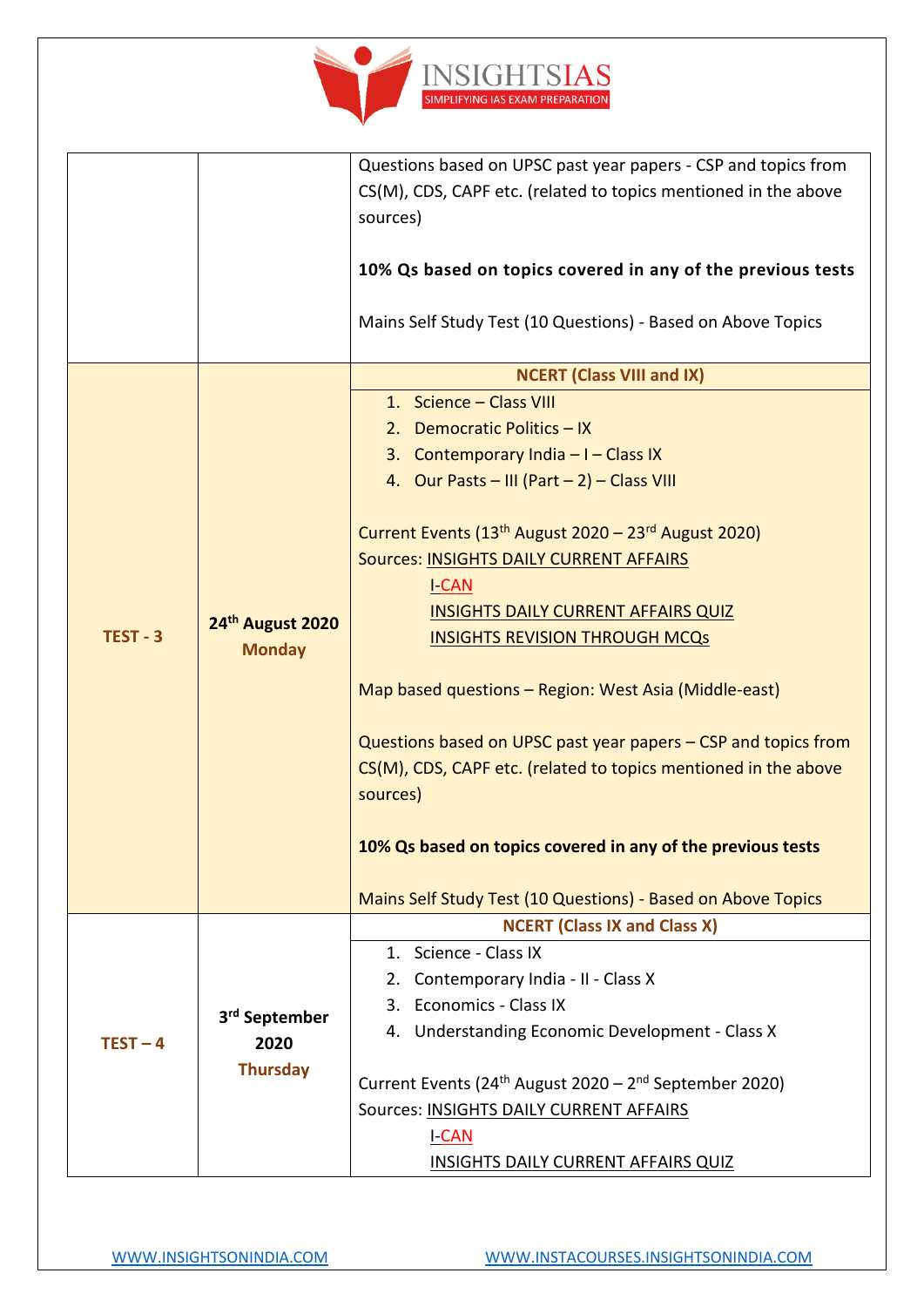

|                          |                                                      | <b>INSIGHTS REVISION THROUGH MCQs</b>                                                                                                                                                                                                                                                                                                                                                                                              |
|--------------------------|------------------------------------------------------|------------------------------------------------------------------------------------------------------------------------------------------------------------------------------------------------------------------------------------------------------------------------------------------------------------------------------------------------------------------------------------------------------------------------------------|
|                          |                                                      | Map based questions - Region: East and South-east Asia                                                                                                                                                                                                                                                                                                                                                                             |
|                          |                                                      | Questions based on UPSC past year papers – CSP and topics from<br>CS(M), CDS, CAPF etc. (related to topics mentioned in the above<br>sources)                                                                                                                                                                                                                                                                                      |
|                          |                                                      | 10% Qs based on topics covered in any of the previous tests                                                                                                                                                                                                                                                                                                                                                                        |
|                          |                                                      | Mains Self Study Test (10 Questions) - Based on Above Topics                                                                                                                                                                                                                                                                                                                                                                       |
|                          |                                                      | <b>CSAT TEST - 1</b>                                                                                                                                                                                                                                                                                                                                                                                                               |
| <b>CSAT TEST</b><br>$-1$ | 3 <sup>rd</sup> September<br>2020<br><b>Thursday</b> | 1. Comprehension<br>2. Basic numeracy & General mental ability<br><b>Numbers</b><br>(a)<br><b>HCF &amp; LCM</b><br>(b)<br>Averages<br>(c)<br><b>Ratio &amp; Proportion</b><br>(d)<br>(e)<br>Percentage<br>(f)<br>Profit & Loss<br>Simple interest & Compound interest<br>(g)<br>Problems on ages<br>(h)<br>Problems on clock<br>(i)<br>(j)<br>Partnership<br>Pipes & cistern<br>(k)                                                |
| $TEST - 5$               | 14 <sup>th</sup> September<br>2020<br><b>Monday</b>  | <b>NCERT (Class X and XI)</b><br>1. An Introduction to Indian Art - Class XI<br><b>Democratic Politics - X</b><br>2.<br>3. Science - Class X<br>Current Events (3rd September 2020 – 13 <sup>th</sup> September 2020)<br>Sources: INSIGHTS DAILY CURRENT AFFAIRS<br><u>I-CAN</u><br><b>INSIGHTS DAILY CURRENT AFFAIRS QUIZ</b><br><b>INSIGHTS REVISION THROUGH MCQs</b><br>Map based questions - Region: Central and Northern Asia |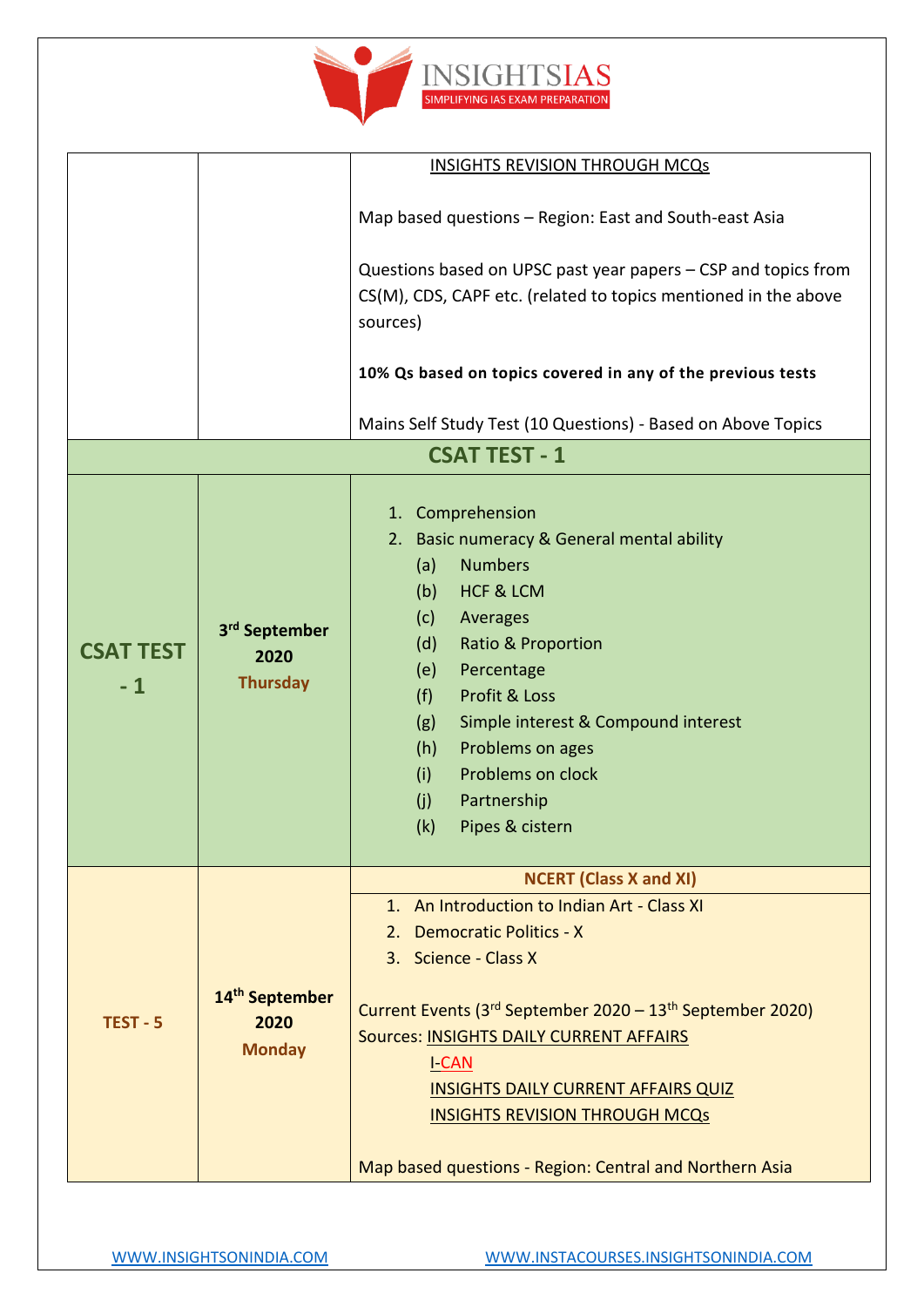

|          |                                                     | Questions based on UPSC past year papers – CSP and topics from<br>CS(M), CDS, CAPF etc. (related to topics mentioned in the above<br>sources)                                                                                                                                                                                                                  |
|----------|-----------------------------------------------------|----------------------------------------------------------------------------------------------------------------------------------------------------------------------------------------------------------------------------------------------------------------------------------------------------------------------------------------------------------------|
|          |                                                     | 10% Qs based on topics covered in any of the previous tests                                                                                                                                                                                                                                                                                                    |
|          |                                                     | Mains Self Study Test (10 Questions) - Based on Above Topics                                                                                                                                                                                                                                                                                                   |
|          |                                                     | <b>REVISION TEST (Covers all Previous Tests)</b>                                                                                                                                                                                                                                                                                                               |
| TEST - 6 | 21 <sup>st</sup> September<br>2020<br><b>Monday</b> | Test 1-5 Syllabus<br>Current Events ( $1st$ June 2020 – 20 <sup>th</sup> September 2020)<br>Current Events Sources: INSIGHTS DAILY CURRENT AFFAIRS<br><u>I CAN</u><br><b>INSIGHTS DAILY CURRENT AFFAIRS QUIZ</b><br><b>INSIGHTS REVISION THROUGH MCQs</b>                                                                                                      |
|          |                                                     | <b>NCERT Class XI</b>                                                                                                                                                                                                                                                                                                                                          |
|          | 1 <sup>st</sup> October 2020                        | 1. Chemistry - Chapter 14<br>2. Biology - Chapters 11-22 (under Unit 4 and 5)<br>3. Fundamentals of Physical Geography<br>Current Events (21 <sup>st</sup> September 2020 – 30 <sup>th</sup> September 2020)<br>Sources: INSIGHTS DAILY CURRENT AFFAIRS<br><u>I-CAN</u><br><b>INSIGHTS DAILY CURRENT AFFAIRS QUIZ</b><br><b>INSIGHTS REVISION THROUGH MCQs</b> |
| TEST - 7 | <b>Thursday</b>                                     | Map based questions - Region: Europe                                                                                                                                                                                                                                                                                                                           |
|          |                                                     | Questions based on UPSC past year papers – CSP and topics from<br>CS(M), CDS, CAPF etc. (related to topics mentioned in the above<br>sources)                                                                                                                                                                                                                  |
|          |                                                     | 10% Qs based on topics covered in any of the previous tests                                                                                                                                                                                                                                                                                                    |
|          |                                                     | Mains Self Study Test (10 Questions) - Based on Above Topics<br><b>NCERT (Class XI)</b>                                                                                                                                                                                                                                                                        |
| TEST - 8 | 14 <sup>th</sup> October<br>2020<br>Wednesday       | <b>India Physical Environment</b><br>1.<br><b>Indian Constitution at Work</b><br>2.                                                                                                                                                                                                                                                                            |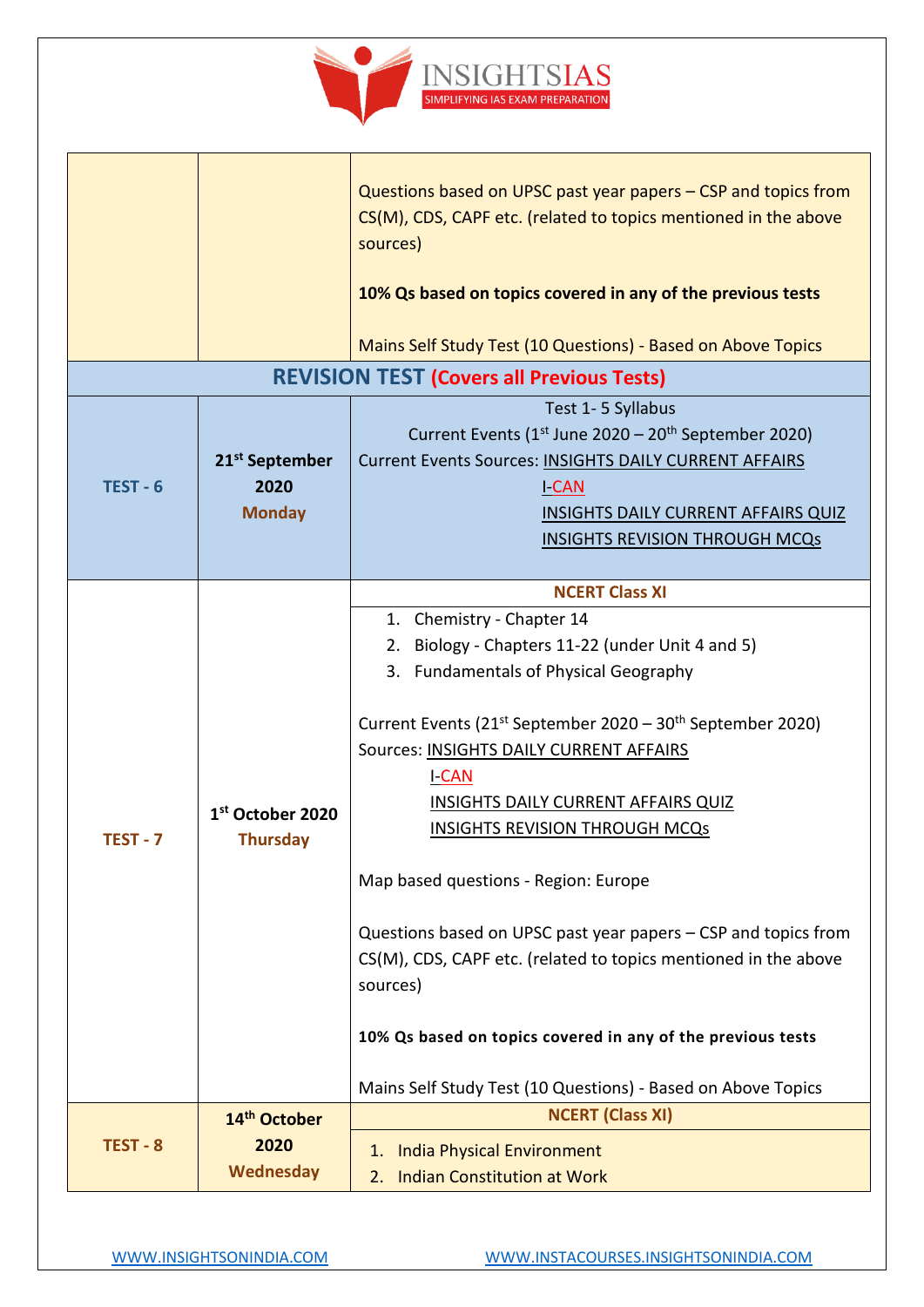

|                  |                          | 3. Living Craft Traditions of India - Chapters 9 and 10 (Class XI)             |
|------------------|--------------------------|--------------------------------------------------------------------------------|
|                  |                          | Current Events (1 <sup>st</sup> October 2020 – 13 <sup>th</sup> October 2020)  |
|                  |                          | Sources: INSIGHTS DAILY CURRENT AFFAIRS                                        |
|                  |                          | <b>I-CAN</b>                                                                   |
|                  |                          | <b>INSIGHTS DAILY CURRENT AFFAIRS QUIZ</b>                                     |
|                  |                          | <b>INSIGHTS REVISION THROUGH MCQs</b>                                          |
|                  |                          |                                                                                |
|                  |                          | Map based questions - Region: Africa                                           |
|                  |                          | Questions based on UPSC past year papers – CSP and topics from                 |
|                  |                          | CS(M), CDS, CAPF etc. (related to topics mentioned in the above                |
|                  |                          | sources)                                                                       |
|                  |                          | 10% Qs based on topics covered in any of the previous tests                    |
|                  |                          |                                                                                |
|                  |                          | Mains Self Study Test (10 Questions) - Based on Above Topics                   |
|                  |                          | <b>CSAT TEST - 2</b>                                                           |
|                  |                          | 1. Comprehension                                                               |
|                  |                          | 2. Basic numeracy & General mental ability                                     |
|                  |                          | Time & work<br>(a)                                                             |
| <b>CSAT TEST</b> | 14 <sup>th</sup> October | Time & Distance<br>(b)                                                         |
| $-2$             | 2020                     | (c)<br>Boats & streams                                                         |
|                  | <b>Wednesday</b>         | Problems on trains<br>(d)                                                      |
|                  |                          | <b>Permutation &amp; combination</b><br>(e)                                    |
|                  |                          | (f)<br>Probability                                                             |
|                  |                          | charts, graphs, tables etc.<br>(g)                                             |
|                  |                          | <b>NCERT (Class XI and XII)</b>                                                |
|                  |                          | Indian Economic Development - Class XI<br>1.                                   |
|                  |                          | Themes in Indian History - I<br>2.                                             |
|                  |                          | Biology – Class XII – Chapters 1-7 (Under Units 5 and 6)<br>3.                 |
|                  | 22 <sup>nd</sup> October | Current events (14 <sup>th</sup> October 2020 - 21 <sup>st</sup> October 2020) |
| TEST - 9         | 2020                     | Sources: INSIGHTS DAILY CURRENT AFFAIRS                                        |
|                  | <b>Thursday</b>          | <b>I-CAN</b>                                                                   |
|                  |                          | <b>INSIGHTS DAILY CURRENT AFFAIRS QUIZ</b>                                     |
|                  |                          | <b>INSIGHTS REVISION THROUGH MCQs</b>                                          |
|                  |                          |                                                                                |
|                  |                          | Map based questions - Region: North America                                    |
|                  |                          |                                                                                |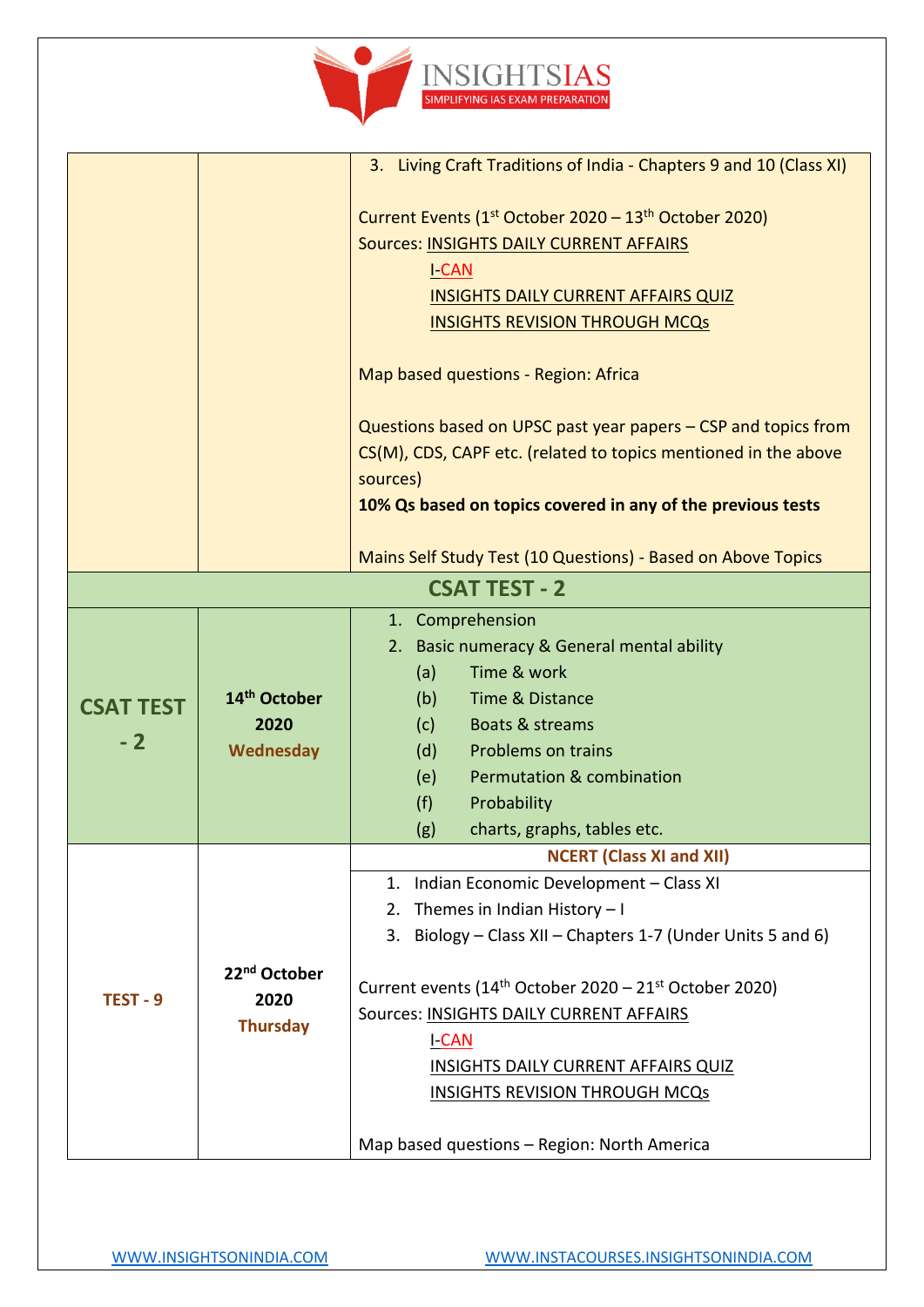

|                  |                           | Questions based on UPSC past year papers - CSP and topics from                  |
|------------------|---------------------------|---------------------------------------------------------------------------------|
|                  |                           | CS(M), CDS, CAPF etc. (related to topics mentioned in the above                 |
|                  |                           | sources)                                                                        |
|                  |                           |                                                                                 |
|                  |                           | 10% Qs based on topics covered in any of the previous tests                     |
|                  |                           |                                                                                 |
|                  |                           | Mains Self Study Test (10 Questions) - Based on Above Topics                    |
|                  |                           | <b>NCERT (Class XII)</b>                                                        |
|                  |                           | 1. Chemistry - Chapter 16 - Class XII                                           |
|                  |                           | 2. Biology - Class XII - Chapters 8-16 (Under Units 8, 9 and 10)                |
|                  |                           | 3. Physics - Class XI - Chapter 5, 8 (Laws of Motion and                        |
|                  |                           | Gravitation)                                                                    |
|                  |                           | 4. Physics - Class XII - Chapter 15 (Communication Satellites)                  |
|                  |                           | 5. Fundamentals of Human Geography                                              |
|                  |                           |                                                                                 |
|                  |                           | Current Events ( $22nd$ October 2020 – 1 <sup>st</sup> November 2020)           |
|                  |                           | <b>Sources: INSIGHTS DAILY CURRENT AFFAIRS</b>                                  |
|                  | 2 <sup>nd</sup> November  | <b>I-CAN</b>                                                                    |
| <b>TEST - 10</b> | 2020                      | <b>INSIGHTS DAILY CURRENT AFFAIRS QUIZ</b>                                      |
|                  | <b>Monday</b>             | <b>INSIGHTS REVISION THROUGH MCQs</b>                                           |
|                  |                           |                                                                                 |
|                  |                           | Map based questions - Region: South America                                     |
|                  |                           | Questions based on UPSC past year papers – CSP and topics from                  |
|                  |                           | CS(M), CDS, CAPF etc. (related to topics mentioned in the above                 |
|                  |                           | sources)                                                                        |
|                  |                           |                                                                                 |
|                  |                           | 10% Qs based on topics covered in any of the previous tests                     |
|                  |                           |                                                                                 |
|                  |                           | Mains Self Study Test (10 Questions) - Based on Above Topics                    |
|                  |                           | <b>NCERT (Class XII)</b>                                                        |
|                  |                           | 1. India - People and Economy                                                   |
|                  |                           | 2. Themes in Indian History - II & III                                          |
|                  | 12 <sup>th</sup> November |                                                                                 |
| <b>TEST - 11</b> | 2020                      | Current Events (2 <sup>nd</sup> November 2020 – 11 <sup>th</sup> November 2020) |
|                  | <b>Thursday</b>           | Sources: INSIGHTS DAILY CURRENT AFFAIRS                                         |
|                  |                           | <b>I-CAN</b>                                                                    |
|                  |                           | <b>INSIGHTS DAILY CURRENT AFFAIRS QUIZ</b>                                      |
|                  |                           | <b>INSIGHTS REVISION THROUGH MCQs</b>                                           |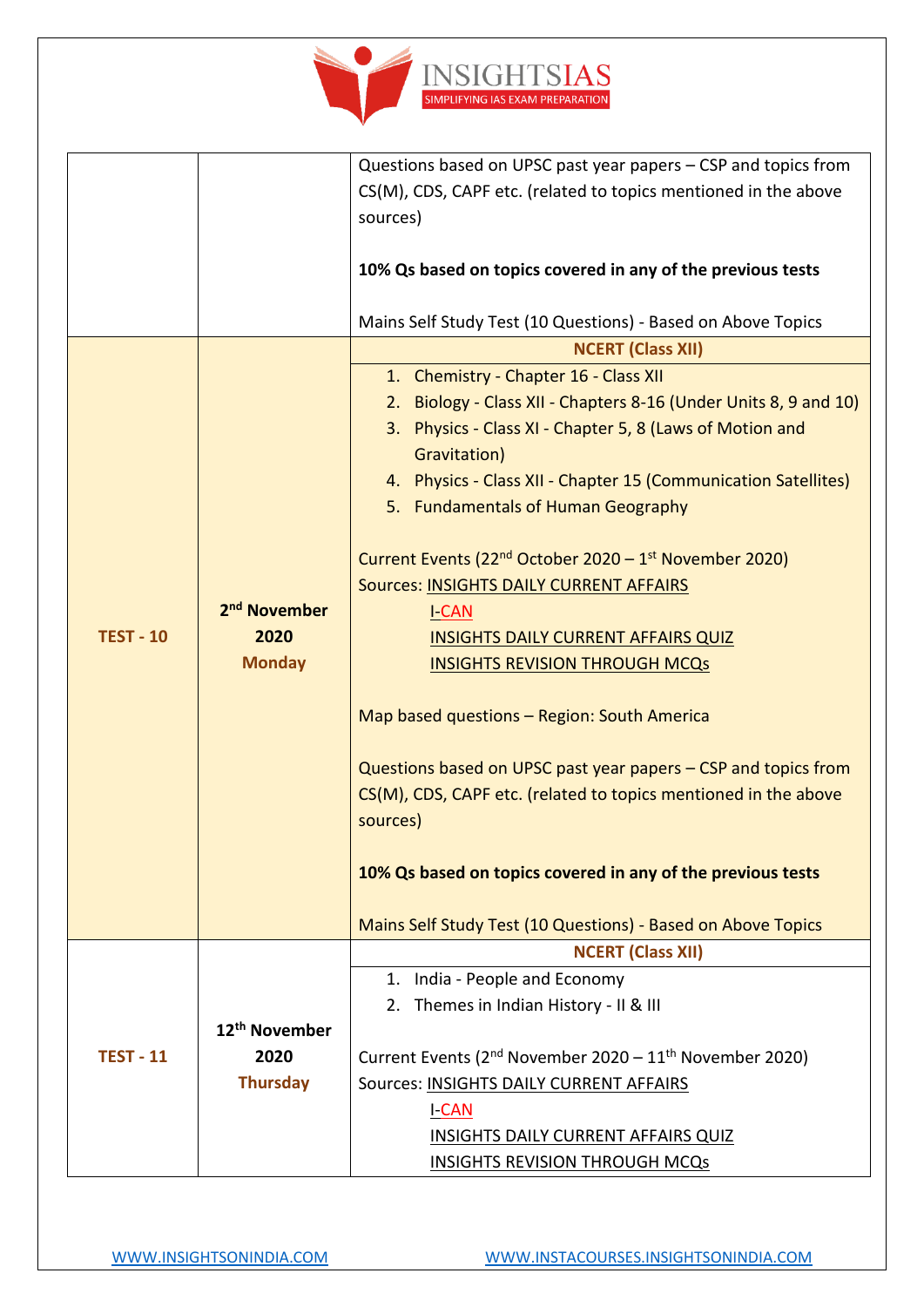

|                                                      | Map based questions - Region: Antarctica & Australia<br>Questions based on UPSC past year papers – CSP and topics from<br>CS(M), CDS, CAPF etc. (related to topics mentioned in the above<br>sources)<br>10% Qs based on topics covered in any of the previous tests                                                                                                                                                                                                                                                                                |  |
|------------------------------------------------------|-----------------------------------------------------------------------------------------------------------------------------------------------------------------------------------------------------------------------------------------------------------------------------------------------------------------------------------------------------------------------------------------------------------------------------------------------------------------------------------------------------------------------------------------------------|--|
|                                                      | Mains Self Study Test (10 Questions) - Based on Above Topics                                                                                                                                                                                                                                                                                                                                                                                                                                                                                        |  |
|                                                      | <b>REVISION TEST (Covers all Previous Tests)</b>                                                                                                                                                                                                                                                                                                                                                                                                                                                                                                    |  |
| 23rd November<br>2020<br><b>Monday</b>               | Test 1-11 Syllabus<br>Current Events ( $1st$ June 2020 – 22 <sup>nd</sup> November 2020)<br>Current Events Sources: INSIGHTS DAILY CURRENT AFFAIRS<br><b>I-CAN</b><br>INSIGHTS DAILY CURRENT AFFAIRS QUIZ<br><b>INSIGHTS REVISION THROUGH MCQs</b>                                                                                                                                                                                                                                                                                                  |  |
| <b>CSAT TEST - 3</b>                                 |                                                                                                                                                                                                                                                                                                                                                                                                                                                                                                                                                     |  |
| 23rd November<br>2020<br><b>Monday</b>               | <b>Revision test of Test 1 &amp; Test 2 syllabus</b>                                                                                                                                                                                                                                                                                                                                                                                                                                                                                                |  |
| 2 <sup>nd</sup> December<br>2020<br><b>Wednesday</b> | <b>STANDARD BOOKS/SOURCES</b><br>1. LAXMIKANTH -5 <sup>th</sup> edition - Indian Polity- Chapters 1 to 7<br>2. Introductory Macroeconomics<br>3. Tamilnadu History Textbook - Class XI - Chapters 1-3<br>4. India's struggle for independence - Bipin Chandra -<br>Chapters 1 to 6<br>Current Events (23rd November 2020 - 1 <sup>st</sup> December 2020)<br>Sources: INSIGHTS DAILY CURRENT AFFAIRS<br><b>I-CAN</b><br><b>INSIGHTS DAILY CURRENT AFFAIRS QUIZ</b><br><b>INSIGHTS REVISION THROUGH MCQs</b><br>Map based questions - Region: Arctic |  |
|                                                      |                                                                                                                                                                                                                                                                                                                                                                                                                                                                                                                                                     |  |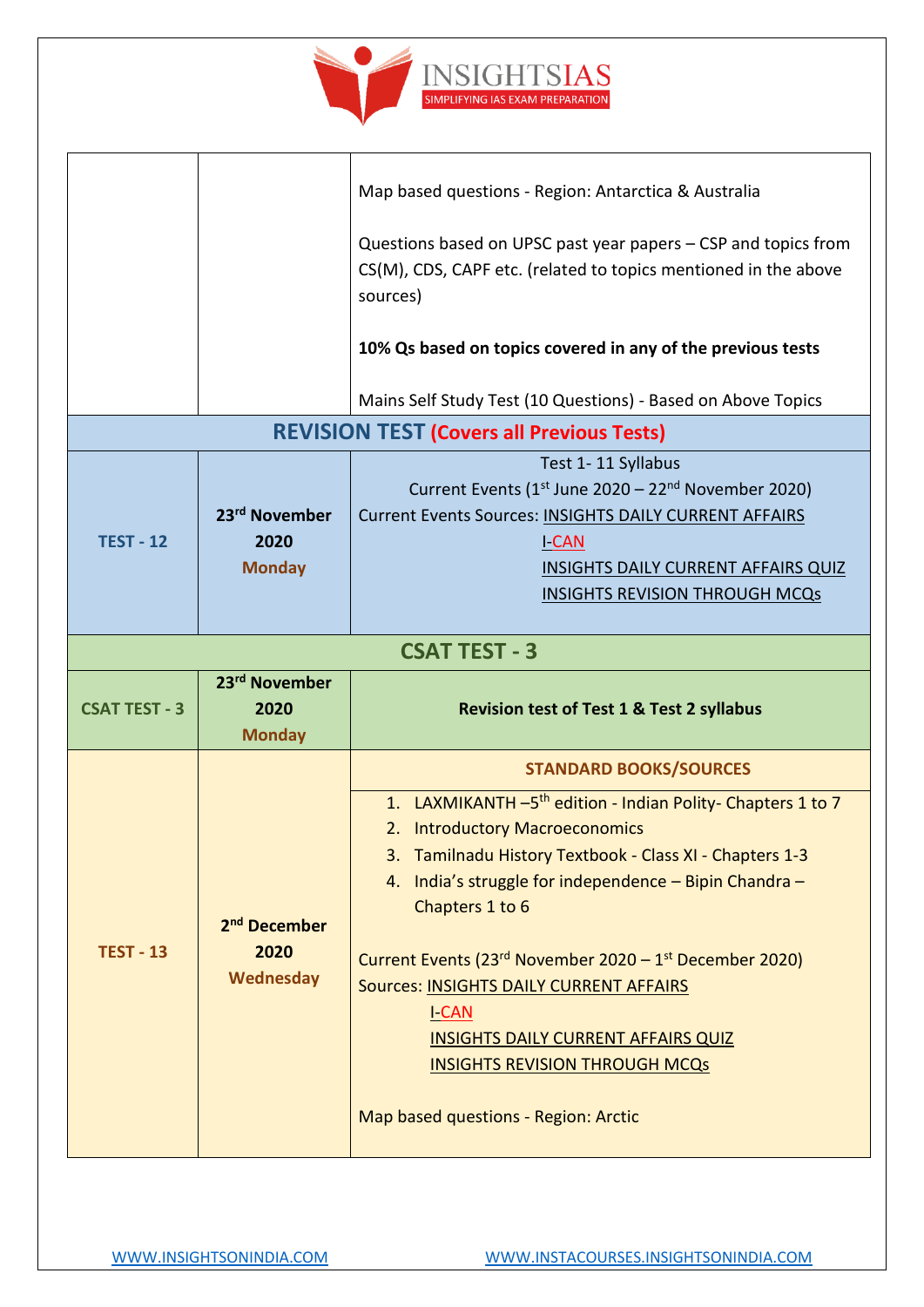

|                  |                                                      | Questions based on UPSC past year papers - CSP and topics from                                                                                                                                                                                                                                                                                                                                                                                                                                                                                                                                                                                                                                                                                                                                                                                                  |
|------------------|------------------------------------------------------|-----------------------------------------------------------------------------------------------------------------------------------------------------------------------------------------------------------------------------------------------------------------------------------------------------------------------------------------------------------------------------------------------------------------------------------------------------------------------------------------------------------------------------------------------------------------------------------------------------------------------------------------------------------------------------------------------------------------------------------------------------------------------------------------------------------------------------------------------------------------|
|                  |                                                      | CS(M), CDS, CAPF etc. (related to topics mentioned in the above<br>sources)                                                                                                                                                                                                                                                                                                                                                                                                                                                                                                                                                                                                                                                                                                                                                                                     |
|                  |                                                      | 10% Qs based on topics covered in any of the previous tests<br>Mains Self Study Test (10 Questions) - Based on Above Topics                                                                                                                                                                                                                                                                                                                                                                                                                                                                                                                                                                                                                                                                                                                                     |
|                  |                                                      | <b>STANDARD BOOKS/SOURCES</b>                                                                                                                                                                                                                                                                                                                                                                                                                                                                                                                                                                                                                                                                                                                                                                                                                                   |
| <b>TEST - 14</b> | 12 <sup>th</sup> December<br>2020<br><b>Saturday</b> | 1. LAXMIKANTH - 5 <sup>th</sup> edition - Indian Polity - Chapters 8 to 16<br>2. RAMESH SINGH 10 <sup>th</sup> edition:<br>Ch 1-5: Introduction; Growth, Development and<br>Happiness; Evolution of the Indian Economy; Economic<br>Planning; Planning in India<br>3. Tamil Nadu History Textbook - Class XI - Chapters 4-8<br>4. Contemporary World Politics<br>India's struggle for independence - Bipin Chandra -<br>5.<br>Chapters 7 to 10<br>Current Events (2 <sup>nd</sup> December 2020 - 11 <sup>th</sup> December 2020)<br>Sources: INSIGHTS DAILY CURRENT AFFAIRS<br><b>I-CAN</b><br><b>INSIGHTS DAILY CURRENT AFFAIRS QUIZ</b><br><b>INSIGHTS REVISION THROUGH MCQs</b><br>Map based questions - Region: India<br>Questions based on UPSC past year papers - CSP and topics from<br>CS(M), CDS, CAPF etc. (related to topics mentioned in the above |
|                  |                                                      | sources)<br>10% Qs based on topics covered in any of the previous tests                                                                                                                                                                                                                                                                                                                                                                                                                                                                                                                                                                                                                                                                                                                                                                                         |
|                  |                                                      | Mains Self Study Test (10 Questions) - Based on Above Topics                                                                                                                                                                                                                                                                                                                                                                                                                                                                                                                                                                                                                                                                                                                                                                                                    |
|                  | 26 <sup>th</sup> December                            | <b>STANDARD BOOKS/SOURCES</b>                                                                                                                                                                                                                                                                                                                                                                                                                                                                                                                                                                                                                                                                                                                                                                                                                                   |
| <b>TEST - 15</b> | 2020<br><b>Saturday</b>                              | 1. LAXMIKANTH - 5 <sup>th</sup> edition - Indian Polity - Chapters 17 to<br>26                                                                                                                                                                                                                                                                                                                                                                                                                                                                                                                                                                                                                                                                                                                                                                                  |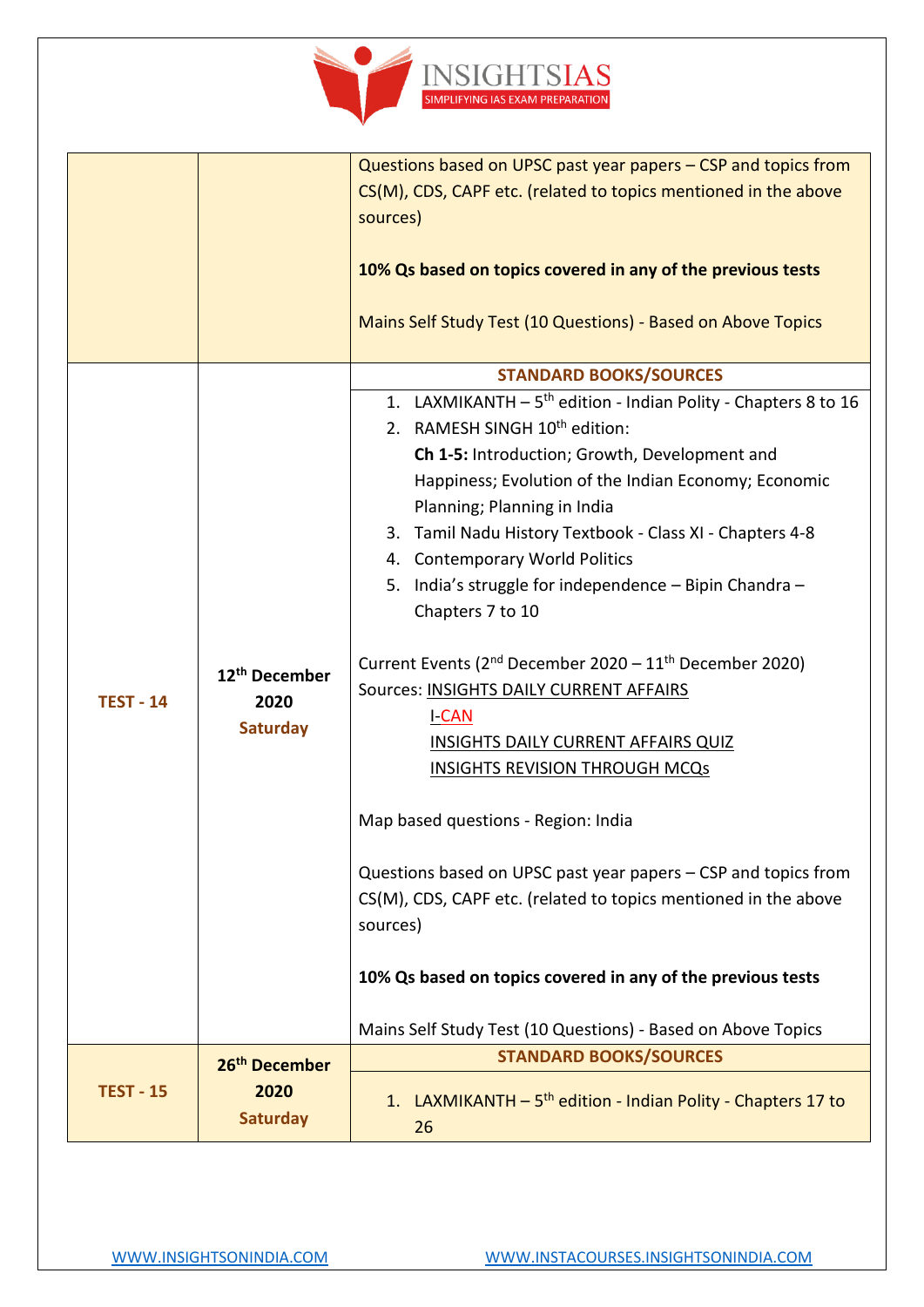

|                  |                              | 2. RAMESH SINGH 10 <sup>th</sup> Edition: Ch 6-9: Economic Reforms;              |
|------------------|------------------------------|----------------------------------------------------------------------------------|
|                  |                              | Inflation and Business Cycle; Agriculture and Food                               |
|                  |                              | Management; Industry and Infrastructure                                          |
|                  |                              | 3. Tamil Nadu History Textbook - Class XI - Chapters 9-13                        |
|                  |                              | 4. India's struggle for independence - Bipin Chandra -                           |
|                  |                              | Chapters 11 to 14                                                                |
|                  |                              |                                                                                  |
|                  |                              | Current Events (12 <sup>th</sup> December 2020 - 25 <sup>th</sup> December 2020) |
|                  |                              | <b>Sources: INSIGHTS DAILY CURRENT AFFAIRS</b>                                   |
|                  |                              | <b>I-CAN</b>                                                                     |
|                  |                              | <b>INSIGHTS DAILY CURRENT AFFAIRS QUIZ</b>                                       |
|                  |                              | <b>INSIGHTS REVISION THROUGH MCQs</b>                                            |
|                  |                              |                                                                                  |
|                  |                              | Map based questions - Region: South Asia                                         |
|                  |                              |                                                                                  |
|                  |                              | Questions based on UPSC past year papers - CSP and topics from                   |
|                  |                              | CS(M), CDS, CAPF etc. (related to topics mentioned in the above                  |
|                  |                              | sources)                                                                         |
|                  |                              |                                                                                  |
|                  |                              | 10% Qs based on topics covered in any of the previous tests                      |
|                  |                              | Mains Self Study Test (10 Questions) - Based on Above Topics                     |
|                  |                              | <b>STANDARD BOOKS/SOURCES</b>                                                    |
|                  |                              | 1. LAXMIKANTH - 5 <sup>th</sup> edition - Indian Polity - Chapters 27 to         |
|                  |                              | 35                                                                               |
|                  |                              | 2. RAMESH SINGH 10 <sup>th</sup> Edition:                                        |
|                  |                              | Ch 10-15: Services Sector; Financial Market; Banking in                          |
|                  |                              | India; Insurance in India; Security Market in India (avoid                       |
|                  |                              | over-detailed terminologies and jargon); External Sector in                      |
|                  | 5 <sup>th</sup> January 2021 | India (Very important)                                                           |
| <b>TEST - 16</b> | <b>Tuesday</b>               | TamilNadu History Textbook - Class XI - Chapters 13-17<br>3.                     |
|                  |                              | 4. India's struggle for independence - Bipin Chandra -                           |
|                  |                              | Chapters 15 to 18                                                                |
|                  |                              |                                                                                  |
|                  |                              | Current Events (26 <sup>th</sup> December 2020 - 4 <sup>th</sup> January 2021)   |
|                  |                              | Sources: INSIGHTS DAILY CURRENT AFFAIRS                                          |
|                  |                              | <b>I-CAN</b>                                                                     |
|                  |                              | <b>INSIGHTS DAILY CURRENT AFFAIRS QUIZ</b>                                       |
|                  |                              | <b>INSIGHTS REVISION THROUGH MCQs</b>                                            |
|                  |                              |                                                                                  |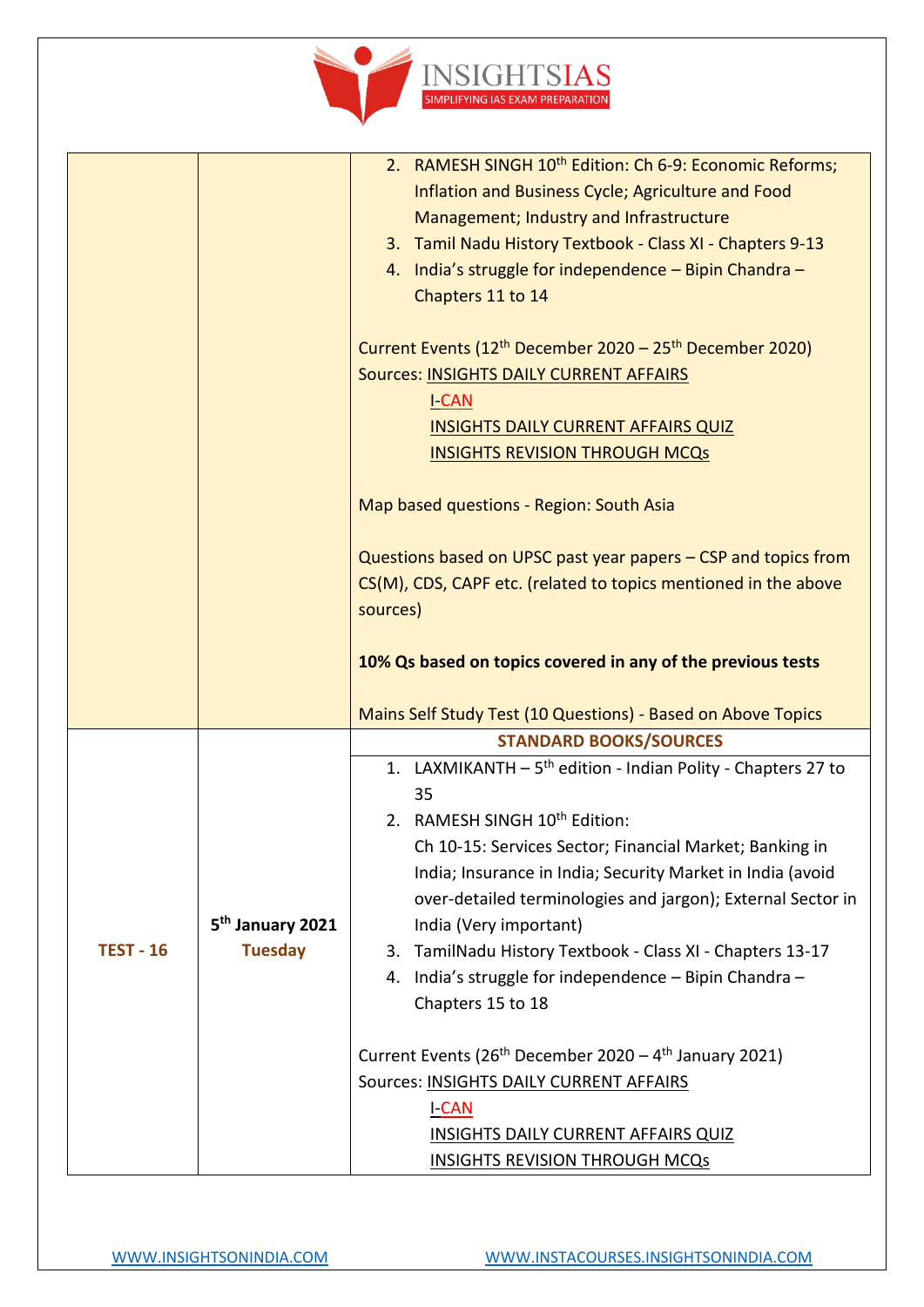

|                  |                                                | Map based questions - Region: West Asia (Middle-east)                                                                                         |
|------------------|------------------------------------------------|-----------------------------------------------------------------------------------------------------------------------------------------------|
|                  |                                                | Questions based on UPSC past year papers – CSP and topics from<br>CS(M), CDS, CAPF etc. (related to topics mentioned in the above<br>sources) |
|                  |                                                | 10% Qs based on topics covered in any of the previous tests                                                                                   |
|                  |                                                | Mains Self Study Test (10 Questions) - Based on Above Topics                                                                                  |
|                  |                                                | <b>CSAT TEST - 4</b>                                                                                                                          |
|                  |                                                | 1. Comprehension                                                                                                                              |
|                  |                                                | 2. General mental ability                                                                                                                     |
|                  |                                                | Series completion<br>(a)                                                                                                                      |
|                  |                                                | Coding - Decoding<br>(b)                                                                                                                      |
|                  |                                                | <b>Blood Relations</b><br>(c)                                                                                                                 |
|                  |                                                | <b>Puzzle Test</b><br>(d)                                                                                                                     |
|                  |                                                | <b>Sequential Output Tracing</b><br>(e)                                                                                                       |
|                  | 5 <sup>th</sup> January 2021<br><b>Tuesday</b> | (f)<br><b>Direction Sense Test</b>                                                                                                            |
| <b>CSAT TEST</b> |                                                | Logical Venn diagrams<br>(g)                                                                                                                  |
|                  |                                                | (h)<br><b>Alphabet Test</b>                                                                                                                   |
| $-4$             |                                                | (i)<br>Number, Ranking & Time Sequence Test                                                                                                   |
|                  |                                                | (j)<br><b>Logical Sequence of Words</b>                                                                                                       |
|                  |                                                | <b>Arithmetical Reasoning</b><br>(k)                                                                                                          |
|                  |                                                | (1)<br>Inserting the Missing Character                                                                                                        |
|                  |                                                | Data Sufficiency<br>(m)                                                                                                                       |
|                  |                                                | (n)<br><b>Decision Making</b>                                                                                                                 |
|                  |                                                | <b>Assertion and Reason</b><br>(o)                                                                                                            |
|                  |                                                | <b>Situation Reaction Test</b><br>(p)                                                                                                         |
|                  |                                                | Verification of Truth of the Statement<br>(q)                                                                                                 |
|                  |                                                | <b>STANDARD BOOKS/SOURCES</b>                                                                                                                 |
|                  |                                                | 1. LAXMIKANTH - 5 <sup>th</sup> edition - Indian Polity - Chapters 35 to                                                                      |
|                  |                                                | 42                                                                                                                                            |
|                  | 15 <sup>th</sup> January                       | 2. RAMESH SINGH 10 <sup>th</sup> Edition : Ch 16-21: International                                                                            |
| <b>TEST - 17</b> | 2021                                           | Economic Organizations and India; Tax Structure in India;                                                                                     |
|                  | <b>Friday</b>                                  | Public Finance in India; Sustainability and Climate Change;                                                                                   |
|                  |                                                | Human Development in India, Burning Socio-economic                                                                                            |
|                  |                                                | <b>issues</b>                                                                                                                                 |
|                  |                                                | TamilNadu History Textbook - Class XI - Chapters 19-23<br>3.                                                                                  |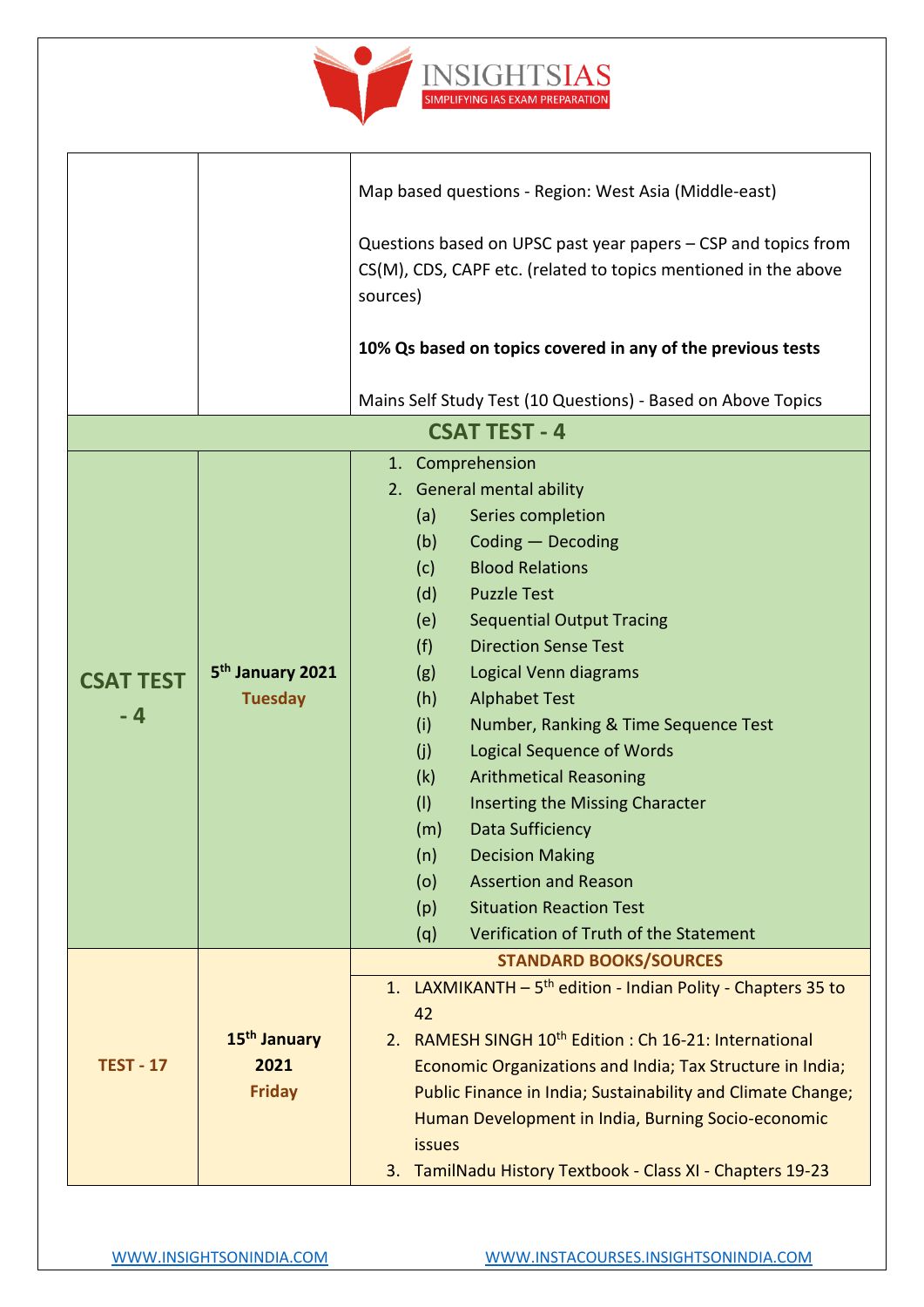

|                                                       |                          | 4. India's struggle for independence - Bipin Chandra -                        |
|-------------------------------------------------------|--------------------------|-------------------------------------------------------------------------------|
|                                                       |                          |                                                                               |
|                                                       |                          | Chapters 19 to 23                                                             |
|                                                       |                          |                                                                               |
|                                                       |                          | Current Events (5 <sup>th</sup> January 2021 – 14 <sup>th</sup> January 2021) |
|                                                       |                          | <b>Sources: INSIGHTS DAILY CURRENT AFFAIRS</b>                                |
|                                                       |                          | <u>I-CAN</u>                                                                  |
|                                                       |                          | <b>INSIGHTS DAILY CURRENT AFFAIRS QUIZ</b>                                    |
|                                                       |                          | <b>INSIGHTS REVISION THROUGH MCQs</b>                                         |
|                                                       |                          |                                                                               |
|                                                       |                          | Map based questions - Region: East and South-east Asia                        |
|                                                       |                          | Questions based on UPSC past year papers – CSP and topics from                |
|                                                       |                          | CS(M), CDS, CAPF etc. (related to topics mentioned in the above               |
|                                                       |                          |                                                                               |
|                                                       |                          | sources)                                                                      |
|                                                       |                          |                                                                               |
|                                                       |                          | 10% Qs based on topics covered in any of the previous tests                   |
|                                                       |                          |                                                                               |
|                                                       |                          | Mains Self Study Test (10 Questions) - Based on Above Topics                  |
| <b>REVISION TEST (Covers Previous GS Tests 13-17)</b> |                          |                                                                               |
|                                                       |                          | Test 13-17 Syllabus                                                           |
|                                                       |                          | Current Events (23rd November 2020 - 24 <sup>th</sup> January 2021)           |
|                                                       | 25 <sup>th</sup> January | Current Events Sources: INSIGHTS DAILY CURRENT AFFAIRS                        |
| <b>TEST - 18</b>                                      | 2021                     | <b>I-CAN</b>                                                                  |
|                                                       | <b>Monday</b>            | <b>INSIGHTS DAILY CURRENT AFFAIRS QUIZ</b>                                    |
|                                                       |                          | <b>INSIGHTS REVISION THROUGH MCQs</b>                                         |
|                                                       |                          |                                                                               |
|                                                       |                          |                                                                               |
|                                                       |                          | <b>STANDARD BOOKS/SOURCES</b>                                                 |
|                                                       |                          | 1. LAXMIKANTH - 5 <sup>th</sup> edition - Indian Polity - Chapters 43 to      |
|                                                       |                          | 51                                                                            |
|                                                       |                          | 2. Goh Cheng Leong-Certificate Physical and Human                             |
|                                                       |                          | Geography - Chapters 1 to 4                                                   |
|                                                       | 5 <sup>th</sup> February | 3. India's struggle for independence - Bipin Chandra -                        |
| <b>TEST - 19</b>                                      | 2021                     | Chapters 24 to 29                                                             |
|                                                       | <b>Friday</b>            | 4. CCRT - Art and Culture (Visual Arts -                                      |
|                                                       |                          | http://www.ccrtindia.gov.in/visualarts.php)                                   |
|                                                       |                          |                                                                               |
|                                                       |                          | Current Events (25 <sup>th</sup> January 2021–4 <sup>th</sup> February 2021)  |
|                                                       |                          |                                                                               |
|                                                       |                          | Sources: INSIGHTS DAILY CURRENT AFFAIRS                                       |
|                                                       |                          | <u>I-CAN</u>                                                                  |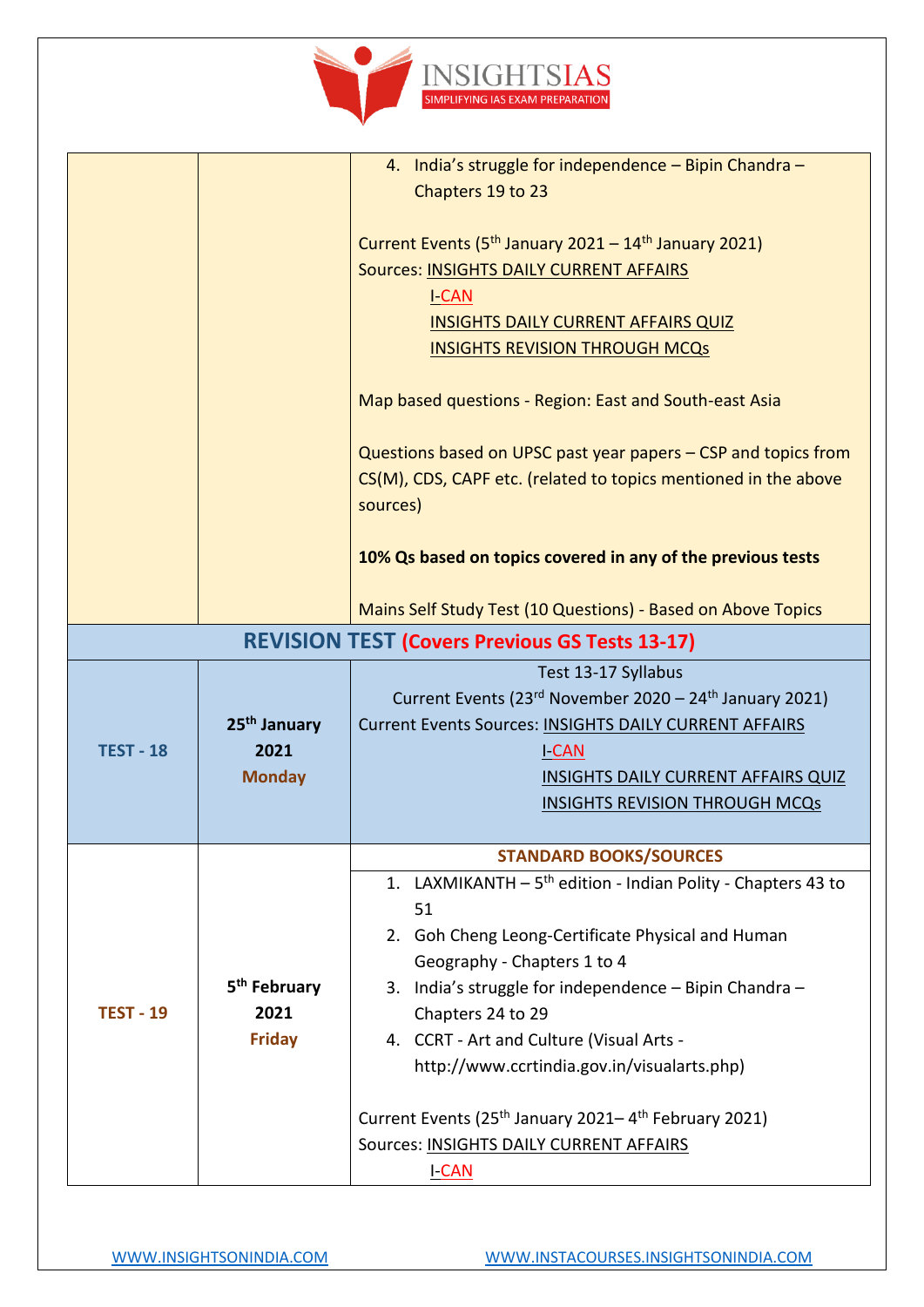

|                  |                                                    | <b>INSIGHTS DAILY CURRENT AFFAIRS QUIZ</b>                                                                                                                                                                                                                                                                                                                                                                                                                                                                                                                                                                                                                                                                                                                                                                                                   |
|------------------|----------------------------------------------------|----------------------------------------------------------------------------------------------------------------------------------------------------------------------------------------------------------------------------------------------------------------------------------------------------------------------------------------------------------------------------------------------------------------------------------------------------------------------------------------------------------------------------------------------------------------------------------------------------------------------------------------------------------------------------------------------------------------------------------------------------------------------------------------------------------------------------------------------|
|                  |                                                    | <b>INSIGHTS REVISION THROUGH MCQs</b>                                                                                                                                                                                                                                                                                                                                                                                                                                                                                                                                                                                                                                                                                                                                                                                                        |
|                  |                                                    | Questions based on UPSC past year papers - CSP and topics from<br>CS(M), CDS, CAPF etc. (related to topics mentioned in the above<br>sources)<br>Map based questions - Region: Central and Northern Asia<br>10% Qs based on topics covered in any of the previous tests<br>Mains Self Study Test (10 Questions) - Based on Above Topics                                                                                                                                                                                                                                                                                                                                                                                                                                                                                                      |
|                  |                                                    | <b>STANDARD BOOKS/SOURCES</b>                                                                                                                                                                                                                                                                                                                                                                                                                                                                                                                                                                                                                                                                                                                                                                                                                |
| <b>TEST - 20</b> | 15 <sup>th</sup> February<br>2021<br><b>Monday</b> | 1. LAXMIKANTH - 5 <sup>th</sup> edition - Indian Polity - Chapters 52 to<br>61<br>2. India's struggle for independence - Bipin Chandra -<br>Chapters 30 to 34<br>3. Goh Cheng Leong-Certificate Physical & Human Geography<br>- Chapters 5 to 10<br>4. CCRT - Art and Culture (Literary Arts -<br>http://www.ccrtindia.gov.in/literaryarts.php)<br>Current Events (5 <sup>th</sup> February 2021 - 14 <sup>th</sup> February 2021)<br>Sources: INSIGHTS DAILY CURRENT AFFAIRS<br><b>I-CAN</b><br><b>INSIGHTS DAILY CURRENT AFFAIRS QUIZ</b><br><b>INSIGHTS REVISION THROUGH MCQs</b><br>Questions based on UPSC past year papers – CSP and topics from<br>CS(M), CDS, CAPF etc. (related to topics mentioned in the above<br>sources)<br>Map based questions - Region: Europe<br>10% Qs based on topics covered in any of the previous tests |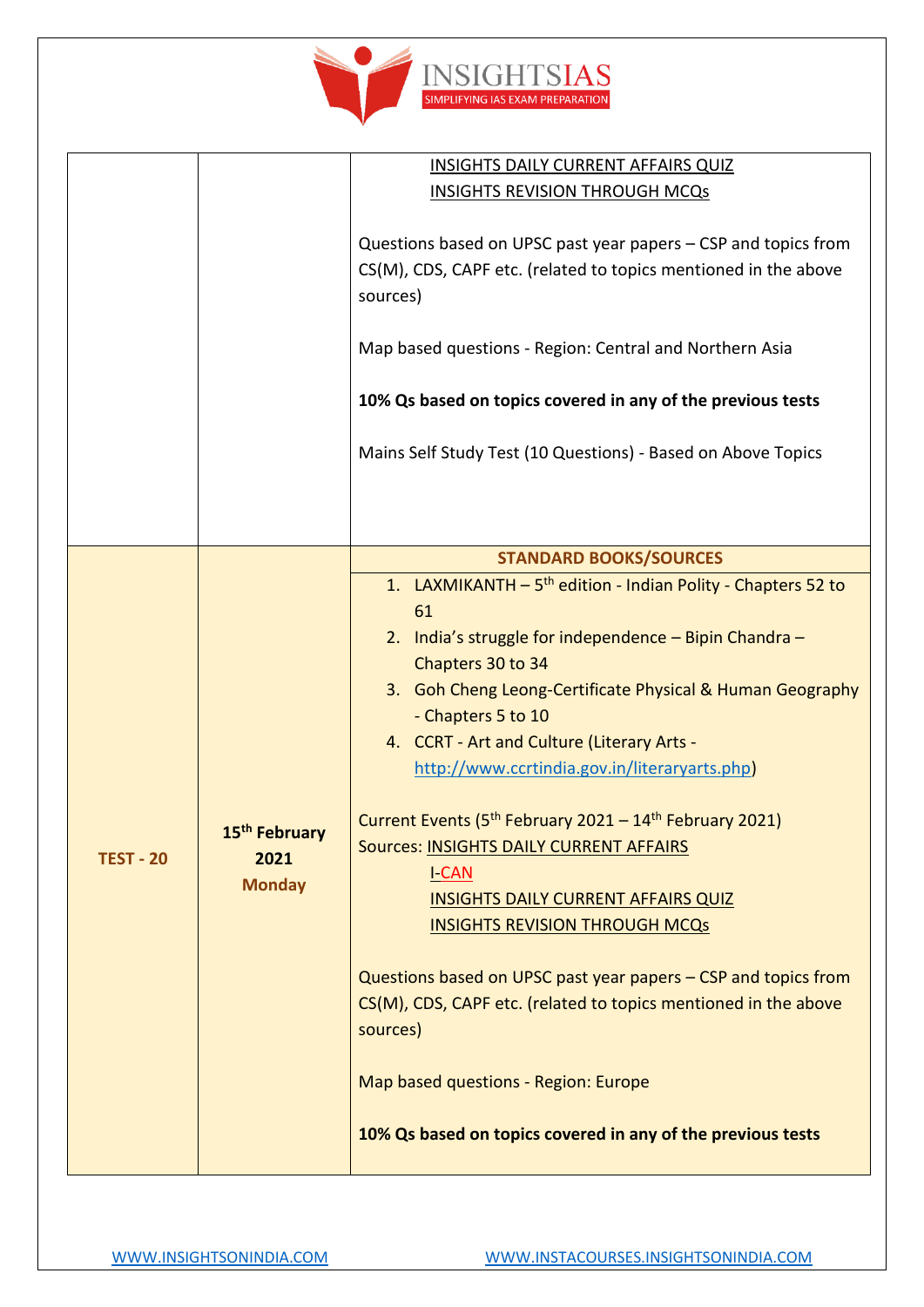

|                          |                                                      | Mains Self Study Test (10 Questions) - Based on Above Topics                                                                                                                                                                                                                                                                                                                                                                                                                                                                                                                                                                                                                                                                                                                                                                                                      |
|--------------------------|------------------------------------------------------|-------------------------------------------------------------------------------------------------------------------------------------------------------------------------------------------------------------------------------------------------------------------------------------------------------------------------------------------------------------------------------------------------------------------------------------------------------------------------------------------------------------------------------------------------------------------------------------------------------------------------------------------------------------------------------------------------------------------------------------------------------------------------------------------------------------------------------------------------------------------|
|                          |                                                      | <b>CSAT TEST - 5</b>                                                                                                                                                                                                                                                                                                                                                                                                                                                                                                                                                                                                                                                                                                                                                                                                                                              |
| <b>CSAT TEST</b><br>$-5$ | 15 <sup>th</sup> February<br>2021<br><b>Monday</b>   | 1. Comprehension<br>2. Logical reasoning & Analytical ability<br>(a)<br>Logic<br>(b)<br><b>Statement - Arguments</b><br>(c)<br><b>Statement - Assumptions</b><br><b>Statement - Courses of Action</b><br>(d)<br>(e)<br><b>Statement - Conclusions</b><br>(f)<br>Syllogism                                                                                                                                                                                                                                                                                                                                                                                                                                                                                                                                                                                         |
| <b>TEST - 21</b>         | 25 <sup>th</sup> February<br>2021<br><b>Thursday</b> | <b>STANDARD BOOKS/SOURCES</b><br>1. India's struggle for independence - Bipin Chandra -<br>Chapters 35 to 39<br>2. Goh Cheng Leong-Certificate Physical & Human Geography<br>- Chapters 11 to 15<br>3. ICSE Environmental Studies - Class IX (2018 edition -<br><b>S.Chand Publications)</b><br>Current Events (15 <sup>th</sup> February 2021 - 24 <sup>th</sup> February 2021)<br>Sources: INSIGHTS DAILY CURRENT AFFAIRS<br><b>I-CAN</b><br><b>INSIGHTS DAILY CURRENT AFFAIRS QUIZ</b><br><b>INSIGHTS REVISION THROUGH MCQs</b><br>Questions based on UPSC past year papers - CSP and topics from<br>CS(M), CDS, CAPF etc. (related to topics mentioned in the above<br>sources)<br>Map based questions - Region: North America<br>10% Qs based on topics covered in any of the previous tests<br>Mains Self Study Test (10 Questions) - Based on Above Topics |
| <b>TEST - 22</b>         | 8 <sup>th</sup> March 2021<br><b>Monday</b>          | <b>STANDARD BOOKS/SOURCES</b><br>1. LAXMIKANTH - 5 <sup>th</sup> edition - Indian Polity - All Appendices<br>2. Goh Cheng Leong - Certificate Physical and Human<br>Geography - Chapters 16 to 20<br>3. ICSE Environmental Studies - Class X (2018 edition -<br><b>S.Chand Publications)</b>                                                                                                                                                                                                                                                                                                                                                                                                                                                                                                                                                                      |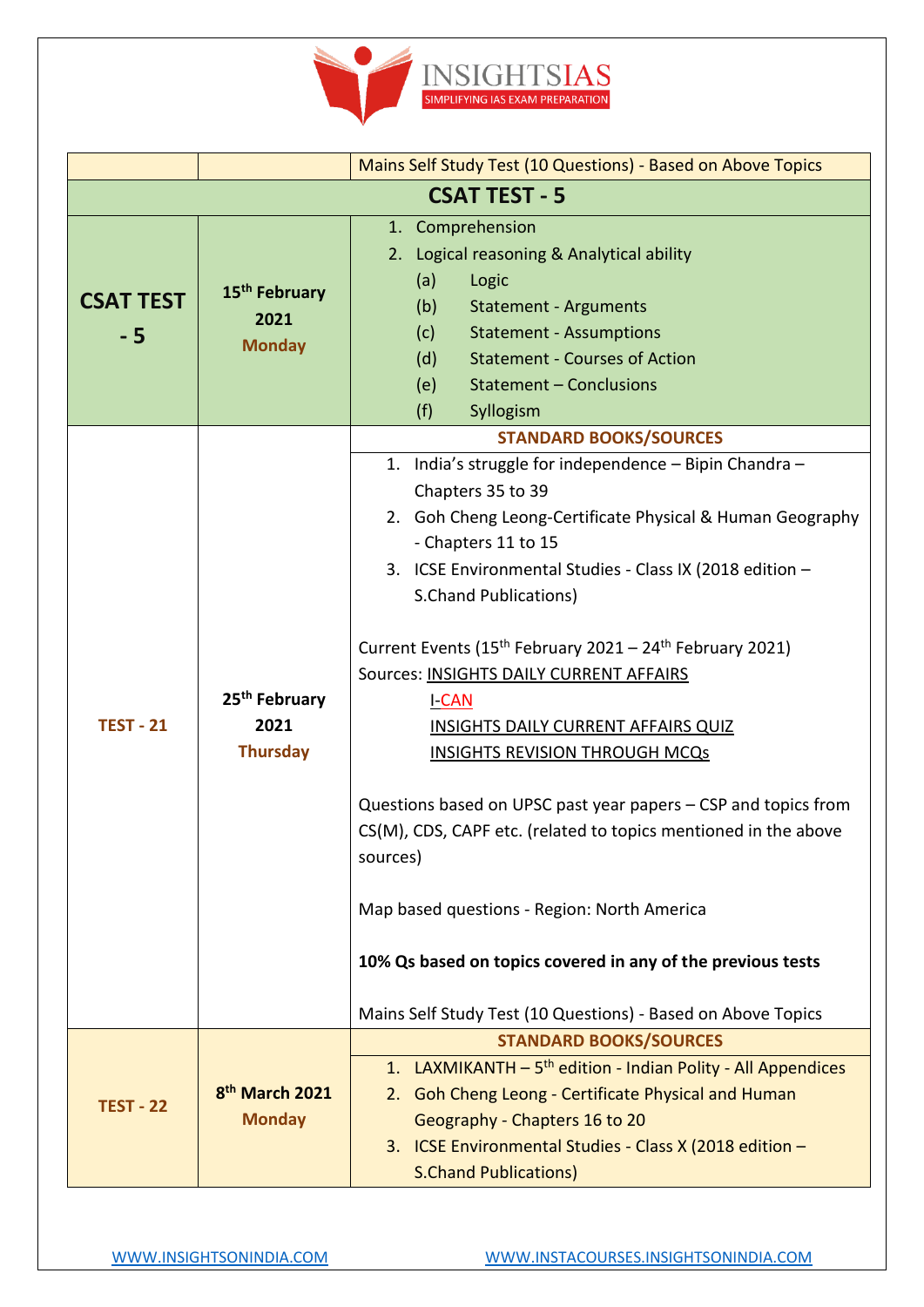

|                  |                                              | Current Events (25 <sup>th</sup> February 2021 - 7 <sup>th</sup> March 2021)<br>Sources: INSIGHTS DAILY CURRENT AFFAIRS<br><b>I-CAN</b><br><b>INSIGHTS DAILY CURRENT AFFAIRS QUIZ</b><br><b>INSIGHTS REVISION THROUGH MCQs</b><br>Questions based on UPSC past year papers - CSP and topics from<br>CS(M), CDS, CAPF etc. (related to topics mentioned in the above<br>sources)<br>Map based questions - Region: South America<br>10% Qs based on topics covered in any of the previous tests<br>Mains Self Study Test (10 Questions) - Based on Above Topics                                                                                |
|------------------|----------------------------------------------|----------------------------------------------------------------------------------------------------------------------------------------------------------------------------------------------------------------------------------------------------------------------------------------------------------------------------------------------------------------------------------------------------------------------------------------------------------------------------------------------------------------------------------------------------------------------------------------------------------------------------------------------|
|                  |                                              | <b>STANDARD BOOKS/SOURCES</b>                                                                                                                                                                                                                                                                                                                                                                                                                                                                                                                                                                                                                |
| <b>TEST - 23</b> | 15 <sup>th</sup> March 2021<br><b>Monday</b> | 1. Goh Cheng Leong - Certificate Physical and Human<br>Geography - Chapters 21 to 25<br>2. ICSE Environmental Studies - Class X (2018 edition -<br><b>S.Chand Publications)</b><br>3. CCRT - Art and Culture (Performing Arts -<br>http://www.ccrtindia.gov.in/performingart.php)<br>Current Events ( $8th$ March 2021 – 14 <sup>th</sup> March 2021)<br>Sources: INSIGHTS DAILY CURRENT AFFAIRS<br><b>I-CAN</b><br><b>INSIGHTS DAILY CURRENT AFFAIRS QUIZ</b><br><b>INSIGHTS REVISION THROUGH MCQs</b><br>Questions based on UPSC past year papers - CSP and topics from<br>CS(M), CDS, CAPF etc. (related to topics mentioned in the above |
|                  |                                              | sources)                                                                                                                                                                                                                                                                                                                                                                                                                                                                                                                                                                                                                                     |
|                  |                                              | Map based questions - Region: Artic, Antarctic & Australia                                                                                                                                                                                                                                                                                                                                                                                                                                                                                                                                                                                   |
|                  |                                              | 10% Qs based on topics covered in any of the previous tests                                                                                                                                                                                                                                                                                                                                                                                                                                                                                                                                                                                  |
|                  |                                              | Mains Self Study Test (10 Questions) - Based on Above Topics                                                                                                                                                                                                                                                                                                                                                                                                                                                                                                                                                                                 |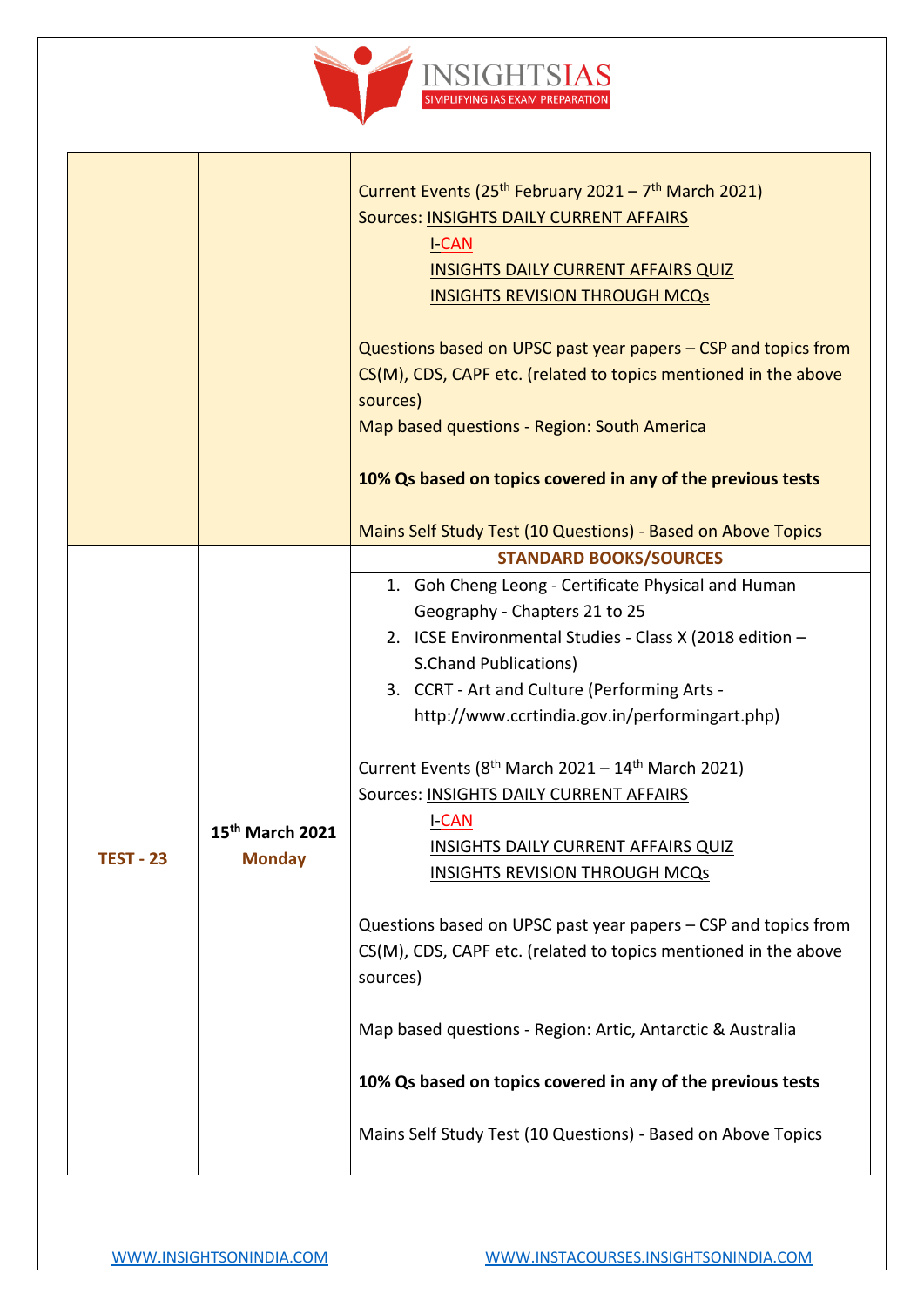

| <b>REVISION TEST (Covers all Previous Tests)</b> |                                                |                                                                                                                                                                                                                                                                 |
|--------------------------------------------------|------------------------------------------------|-----------------------------------------------------------------------------------------------------------------------------------------------------------------------------------------------------------------------------------------------------------------|
| <b>TEST - 24</b>                                 | 22nd March 2021<br><b>Monday</b>               | Test 1-23 Syllabus<br>Current Events (1 <sup>st</sup> June 2020 - 21 <sup>st</sup> March 2021)<br>Current Events Sources: INSIGHTS DAILY CURRENT AFFAIRS<br><u>I-CAN</u><br><b>INSIGHTS DAILY CURRENT AFFAIRS QUIZ</b><br><b>INSIGHTS REVISION THROUGH MCQs</b> |
|                                                  |                                                | <b>CSAT TEST - 6</b>                                                                                                                                                                                                                                            |
| <b>CSAT TEST</b><br>$-6$                         | 22nd March 2021<br><b>Monday</b>               | <b>Revision test of Test 4 &amp; Test 5 syllabus</b>                                                                                                                                                                                                            |
| <b>FULL SYLLABUS TESTS</b>                       |                                                |                                                                                                                                                                                                                                                                 |
| <b>TEST - 25</b>                                 | 1st April 2021<br><b>Thursday</b>              | <b>Complete Syllabus</b>                                                                                                                                                                                                                                        |
| <b>TEST - 26</b>                                 | 8 <sup>th</sup> April 2021<br><b>Thursday</b>  | Complete Syllabus                                                                                                                                                                                                                                               |
| <b>TEST - 27</b>                                 | 15th April 2021<br><b>Thursday</b>             | <b>Complete Syllabus</b>                                                                                                                                                                                                                                        |
| <b>TEST - 28</b>                                 | 22nd April 2021<br><b>Thursday</b>             | Complete Syllabus                                                                                                                                                                                                                                               |
| <b>CSAT TEST - 7</b>                             |                                                |                                                                                                                                                                                                                                                                 |
| <b>CSAT TEST</b><br>$-7$                         | 22 <sup>nd</sup> April 2021<br><b>Thursday</b> | <b>Complete Syllabus</b>                                                                                                                                                                                                                                        |
| <b>CSAT TEST - 8</b>                             |                                                |                                                                                                                                                                                                                                                                 |
| <b>CSAT TEST</b><br>- 8                          | 3rd May 2021<br><b>Monday</b>                  | <b>Complete Syllabus</b>                                                                                                                                                                                                                                        |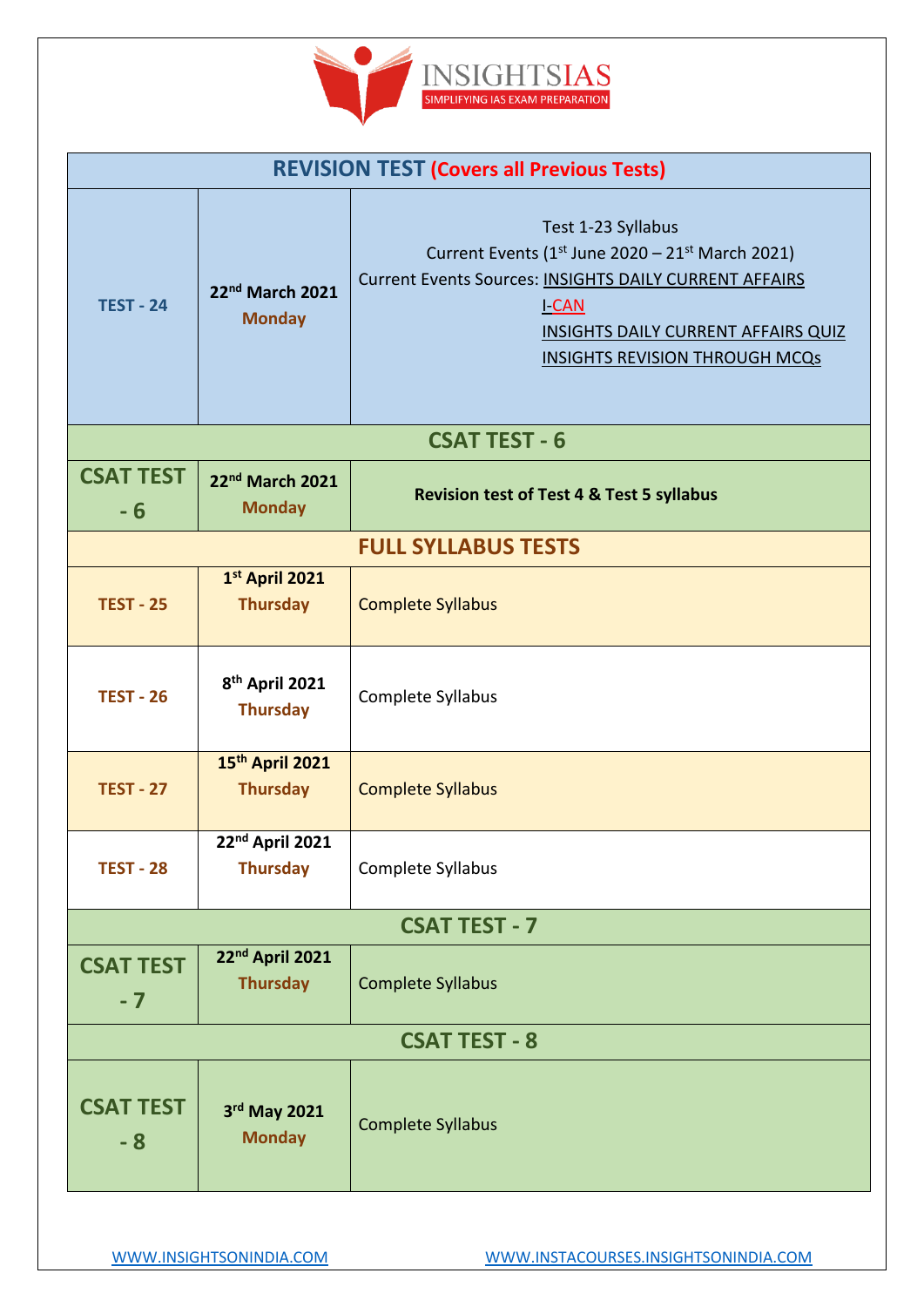

| <b>TEST - 29</b>          | 12 <sup>th</sup> May 2021<br><b>Wednesday</b> | India Year Book 2021<br>(Current Affairs: June 2020 - 11 <sup>th</sup> May 2021)                                                        |
|---------------------------|-----------------------------------------------|-----------------------------------------------------------------------------------------------------------------------------------------|
| <b>TEST - 30</b>          | 17th May 2021<br><b>Monday</b>                | Economic Survey 2020-21, Budget 2021-22, Yearlong Current<br><b>Affairs</b><br>(Current Affairs: June 2020 - 16 <sup>th</sup> May 2021) |
|                           |                                               | <b>FULL SYLLABUS TESTS (Mimics UPSC Prelims Exam)</b>                                                                                   |
| <b>TEST - 31</b>          | 24th May 2021<br><b>Monday</b>                | <b>Complete Syllabus</b>                                                                                                                |
| <b>TEST - 32</b>          | 30th May 2021<br><b>Sunday</b>                | Complete Syllabus                                                                                                                       |
| <b>CSAT TEST - 9</b>      |                                               |                                                                                                                                         |
| <b>CSAT TEST</b><br>- 9   | 30th May 2021<br><b>Sunday</b>                | <b>Complete Syllabus</b>                                                                                                                |
| <b>TEST - 33</b>          | 5 <sup>th</sup> June 2021<br><b>Saturday</b>  | <b>Complete Syllabus</b>                                                                                                                |
| <b>TEST - 34</b>          | 10 <sup>th</sup> June 2021<br><b>Thursday</b> | Complete Syllabus                                                                                                                       |
| <b>CSAT TEST - 10</b>     |                                               |                                                                                                                                         |
| <b>CSAT TEST</b><br>$-10$ | 10 <sup>th</sup> June 2021<br><b>Thursday</b> | <b>Complete Syllabus</b>                                                                                                                |
| <b>TEST - 35</b>          | 15 <sup>th</sup> June 2021<br><b>Tuesday</b>  | <b>Complete Syllabus</b>                                                                                                                |
| <b>TEST - 36</b>          | 20 <sup>th</sup> June 2021<br><b>Sunday</b>   | Complete Syllabus                                                                                                                       |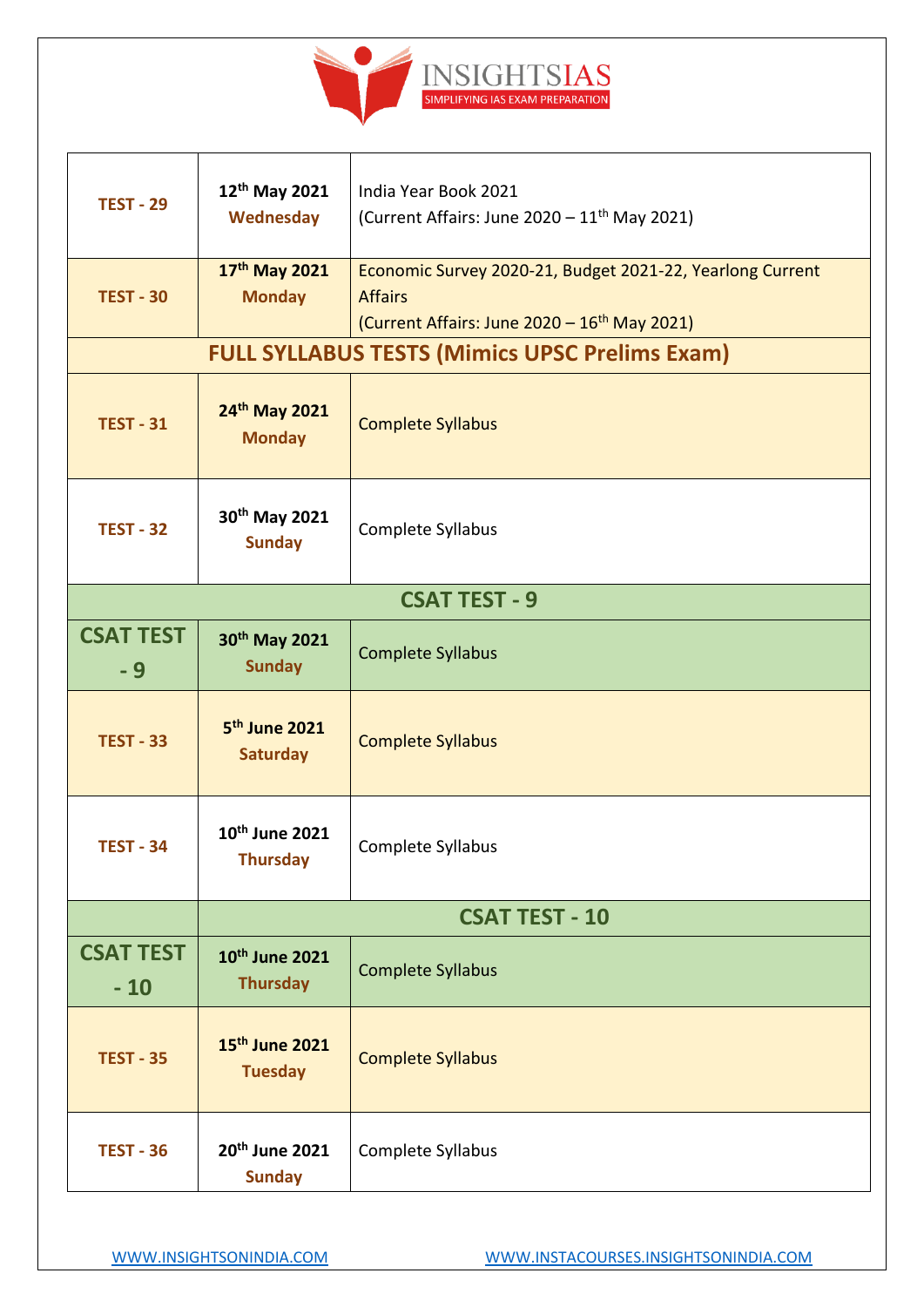

| <b>CSAT TEST - 11</b>     |                                             |                          |
|---------------------------|---------------------------------------------|--------------------------|
| <b>CSAT TEST -</b><br>11  | 20 <sup>th</sup> June 2021<br><b>Sunday</b> | <b>Complete Syllabus</b> |
| <b>TEST - 37</b>          | 25th June 2021<br><b>Friday</b>             | <b>Complete Syllabus</b> |
| <b>TEST - 38</b>          | 30th June 2021<br>Wednesday                 | Complete Syllabus        |
| <b>CSAT TEST - 12</b>     |                                             |                          |
| <b>CSAT TEST</b><br>$-12$ | 30 <sup>th</sup> June 2021<br>Wednesday     | Complete Syllabus        |

#### **Total Number of Tests: 50**

- 12 tests (2 Revision Tests)– based on NCERTs
- 12 tests (2 Revision Tests)– based on standard textbooks & references
- 1 Test Economic Survey 2020-21 & Budget 2021
- 1 Test India Year Book 2021
- 12 full length tests covering comprehensive syllabus
- $\bullet$  12 CSAT

**Medium**: English

**Mode:** Online & Offline

**Inclusions:** INSTA Preparatory Classes starts from 1<sup>st</sup> June 2020

Discussion Class for each test

10 Mains Questions with Synopsis

INSTA 30 Current Affairs and INSTA Value-added Material (Soft Copy)

Our coveted INSTA 75 days Revision Plan 2021 which will be released later in the Month of March 2021(tentatively) exclusively for prelims preparation will be aligned to Textbook based prelims test series 2021 and Subject-wise prelims test series 2021.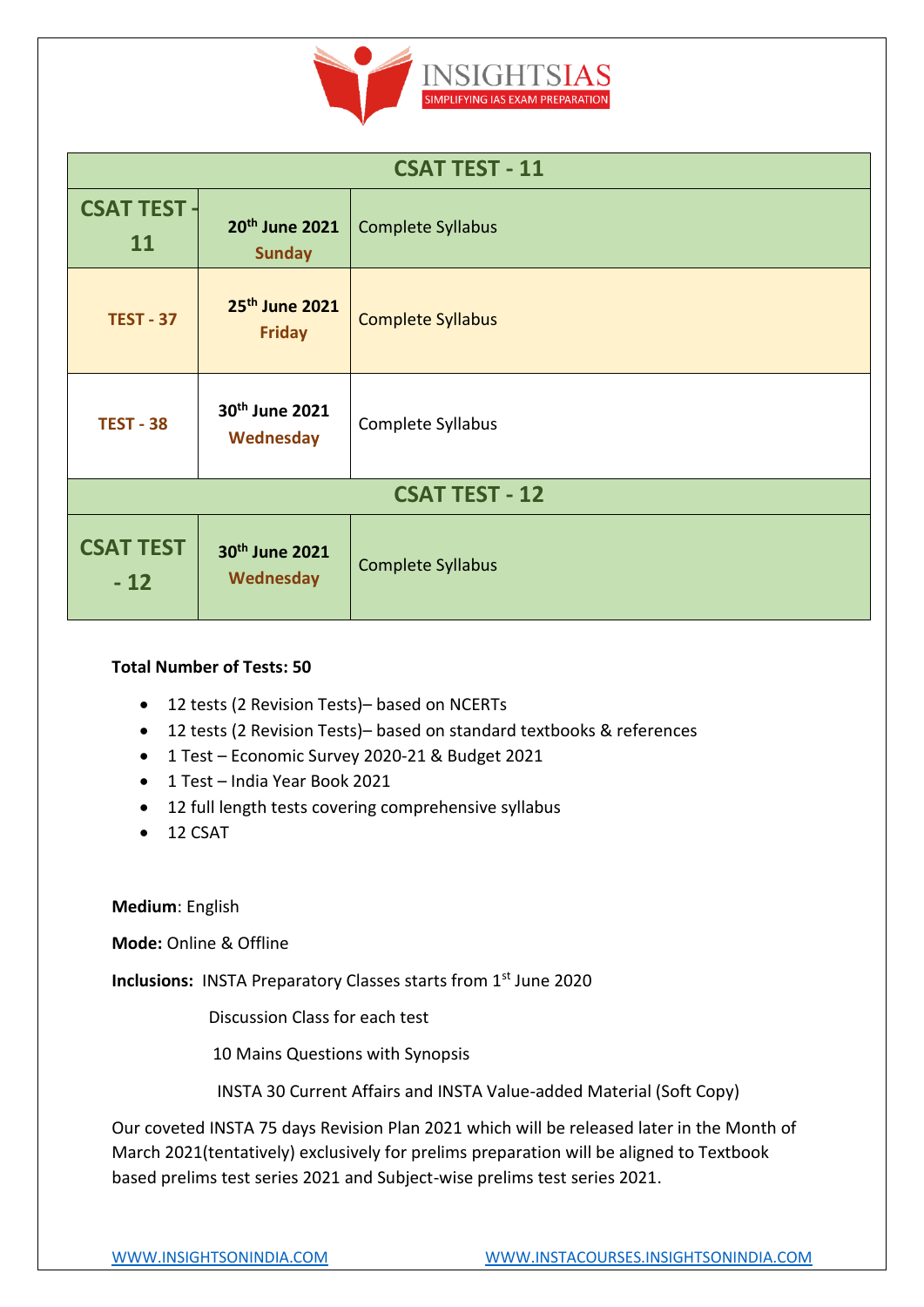

### **NOTE**

- 1. All tests will have 100 questions.
- 2. Apart from the sources mentioned above, we will also be setting questions from the REFERENCE Books listed below.
- 3. They are not compulsory to read, but if you have time and interest, you can go through them. These sources are used by UPSC to frame some difficult questions each year.
- 4. You can also use Old NCERT Modern History-Bipin Chandra OR Spectrum-Modern India, in place of India's Struggle for Independence.
- 5. In place of ICSE Environmental Studies, you can also use standard coaching material like Shankar IAS Environment.

## **SOURCES**

#### **1) History**

- 1. Sumit Sarkar Modern India
- 2. Bipin Chandra India's Struggle for Independence
- 3. Tamilnadu Board 12th Standard History Textbook
- 4. RS Sharma Ancient India Old NCERT
- 5. Satish Chandra Modern India Old NCERT
- 6. Spectrum Modern India

#### **2) Art & Culture**

- 1. Indian Culture Nitin Singhania
- 2. Indian Culture Spectrum
- 3. Indian culture NIOS material

#### **3) Geography**

- 1. ICSE 8th-10th Geography
- 2. Atlas Oxford Student Atlas (NOT School Atlas)

#### **4) Polity**

- 1. Parliament Website Lok Sabha, Rajya Sabha, Speaker
- 2. Cabinet Secretariat and other official websites
- 3. PRS

#### **5) Biology, Ecology and Environment**

- 1. Shankar IAS Environment Material
- 2. Old NCERT Biology 12th Std